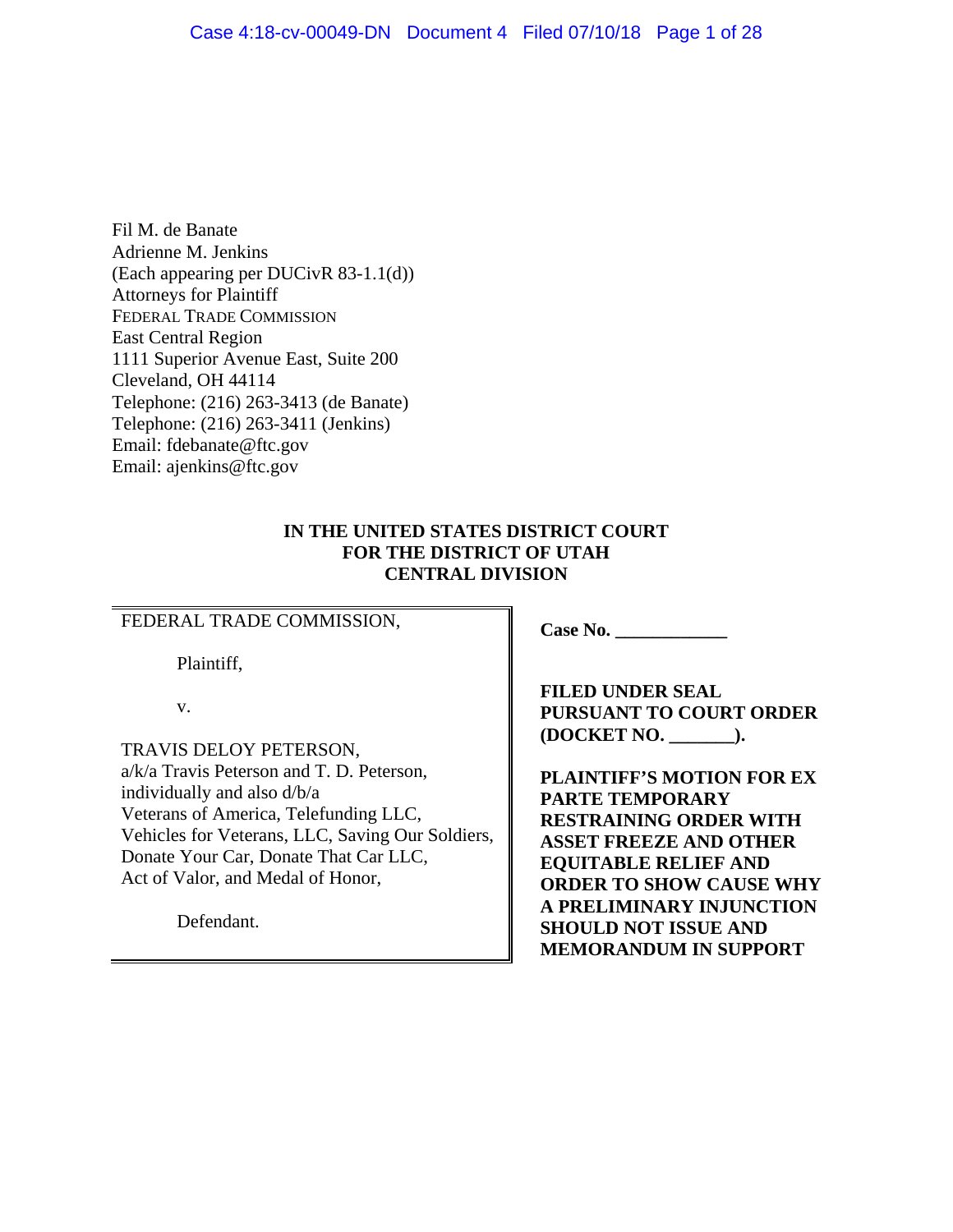# **Table of Contents**

| I.<br>II. |           |    |                                                                                                                                                                                                                                                                |  |  |  |
|-----------|-----------|----|----------------------------------------------------------------------------------------------------------------------------------------------------------------------------------------------------------------------------------------------------------------|--|--|--|
|           | A.        |    |                                                                                                                                                                                                                                                                |  |  |  |
|           |           | 1. | The Defendant's Scheme Uses Unlawful Robocalls to Solicit                                                                                                                                                                                                      |  |  |  |
|           |           | 2. | The Defendant's Scheme Uses Deceptive Representations to                                                                                                                                                                                                       |  |  |  |
|           |           | 3. | The Defendant Is Operating the Scheme for His Personal Benefit  8                                                                                                                                                                                              |  |  |  |
|           | <b>B.</b> |    | The Defendant Has the Authority to Control, Participates in, and Knows                                                                                                                                                                                         |  |  |  |
| III.      |           |    |                                                                                                                                                                                                                                                                |  |  |  |
|           | A.        |    | Section 13(b) of the FTC Act Authorizes the Court to Grant the FTC's                                                                                                                                                                                           |  |  |  |
|           | <b>B.</b> |    | The FTC Demonstrates a Likelihood of Success on the Merits and the<br>Equities Weigh in Favor of Granting the FTC's Requested Relief  13                                                                                                                       |  |  |  |
|           |           | 1. | The FTC Demonstrates a Likelihood of Success on the Merits  14                                                                                                                                                                                                 |  |  |  |
|           |           |    | The Defendant's Use of Robocalls to Solicit Donations is<br>a.<br>The Defendant's Deceptive Representations to Solicit<br>$\mathbf b$ .<br>Donations Are Illegal under Section 5(a) of the FTC Act,<br>15 U.S.C. § 45(a), and the TSR, 16 C.F.R. § 310.3(d)(1) |  |  |  |
|           |           | 2. | The Equities Weigh in Favor of Granting the FTC's Requested<br>The Defendant is Personally Liable for Injunctive and Monetary                                                                                                                                  |  |  |  |
|           |           | 3. |                                                                                                                                                                                                                                                                |  |  |  |
|           | C.        |    | The Proposed Temporary Restraining Order is Appropriate and Necessary21                                                                                                                                                                                        |  |  |  |
|           |           | 1. | It is Necessary to Enjoin the Defendant from Continuing to<br>Operate The Scheme and to Suspend the Means He Uses to                                                                                                                                           |  |  |  |
|           |           | 2. | It is Necessary to Freeze the Defendant's Assets and To Require                                                                                                                                                                                                |  |  |  |
|           |           | 3. | To Give the Court's Order Full Effect, It is Necessary to Issue the                                                                                                                                                                                            |  |  |  |
| IV.       |           |    |                                                                                                                                                                                                                                                                |  |  |  |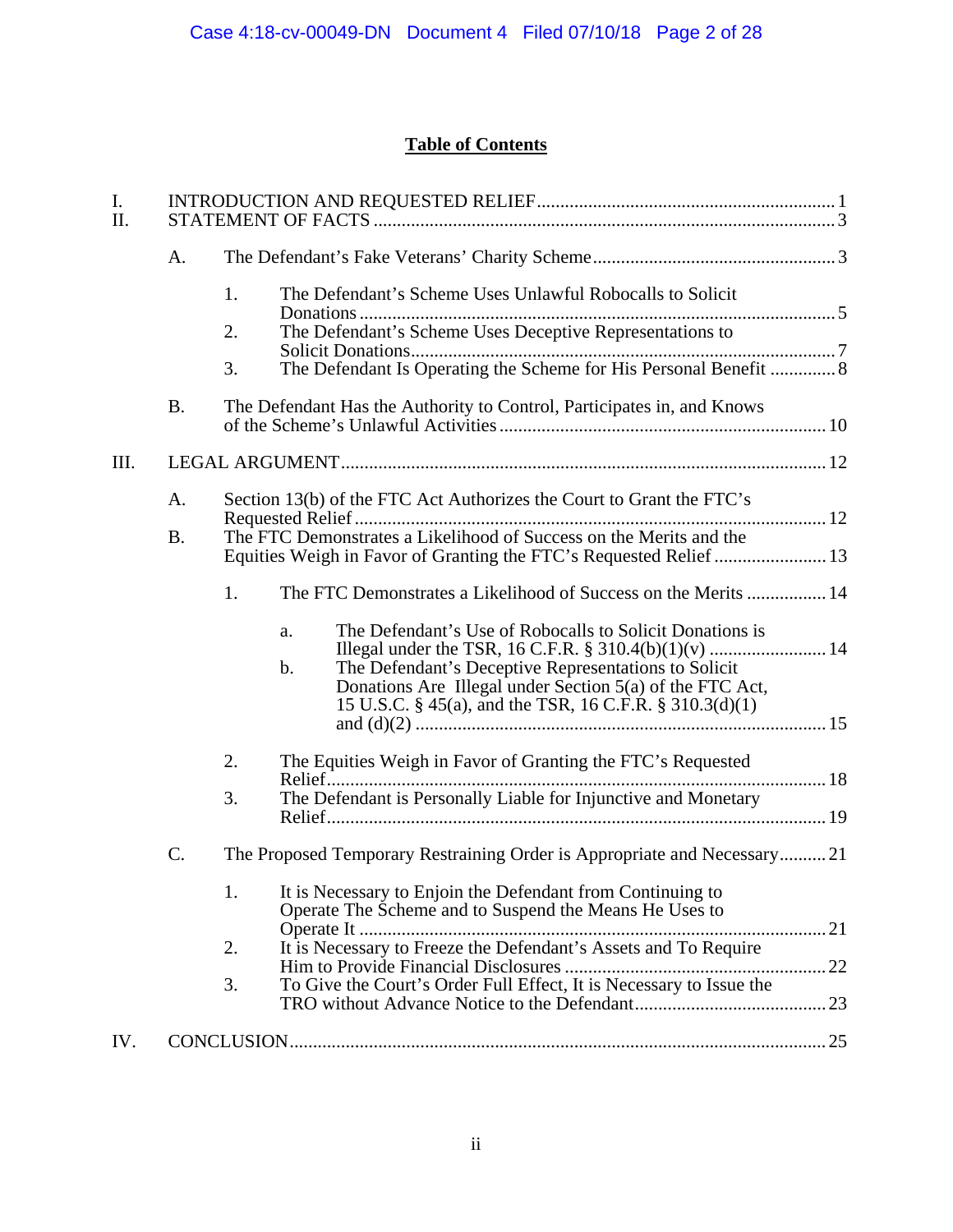# **Table of Authorities**

## **Cases**

| <i>FTC v. Affordable Media, Inc., 179 F.3d 1228 (9th Cir. 1999) </i>                           |
|------------------------------------------------------------------------------------------------|
|                                                                                                |
| FTC v. Apply Knowledge, LLC, No. 2:14-cv-00088-DB (Doc. 16) (D. Utah Feb. 11, 2014)            |
| .13<br>$(unpublished)$                                                                         |
| FTC v. Click4Support, LLC, No. 15-5777 (Doc. 7) (E.D. Pa. Oct. 27, 2015) (unpublished)22       |
|                                                                                                |
|                                                                                                |
|                                                                                                |
|                                                                                                |
| FTC v. Int'l Computer Concepts, Inc., No. 5:94CV1678, 1994 WL 730144 (N.D. Ohio Oct. 24,       |
| $1994)$<br>23                                                                                  |
|                                                                                                |
| FTC v. LoanPointe, LLC, No. 2:10-CV-225DAK, 2011 U.S. Dist. LEXIS 104982 (D. Utah Sep. 16,     |
| 2011)                                                                                          |
| .19                                                                                            |
| FTC v. Repair All PC, et al., No. 1:17-cv-00869-DAP (Doc. 9) (N.D. Ohio Apr. 24, 2017)         |
| 22<br>(unpublished)                                                                            |
| FTC v. Skybiz.com, Inc., No. 01-CV-396-K(E), 2001 U.S. Dist. LEXIS 26175 (N.D. Okla. Aug 31,   |
|                                                                                                |
| 18                                                                                             |
| FTC v. USA Bevs., Inc., No. 05-61682-CIV-LENARD/KLEIN, 2005 U.S. Dist. LEXIS 39075 (S.D.       |
| Fla. Dec. 5, 2005)<br>22                                                                       |
| FTC v. Vision Solution Mktg. LLC, No. 2:18-cv-00356-TC (Doc. 41) (D. Utah. May 4, 2018)        |
| 13<br>(unpublished)                                                                            |
| 14                                                                                             |
| 14, 18                                                                                         |
| <i>FTC v. Your Yellow Book, Inc., No.</i> 5:14-cv-00786-D (Doc. 10) (W.D. Okla. July 25, 2014) |
| 13, 14<br>(unpublished).                                                                       |
|                                                                                                |

## **Statutes**

# **Rules**

# **Regulations**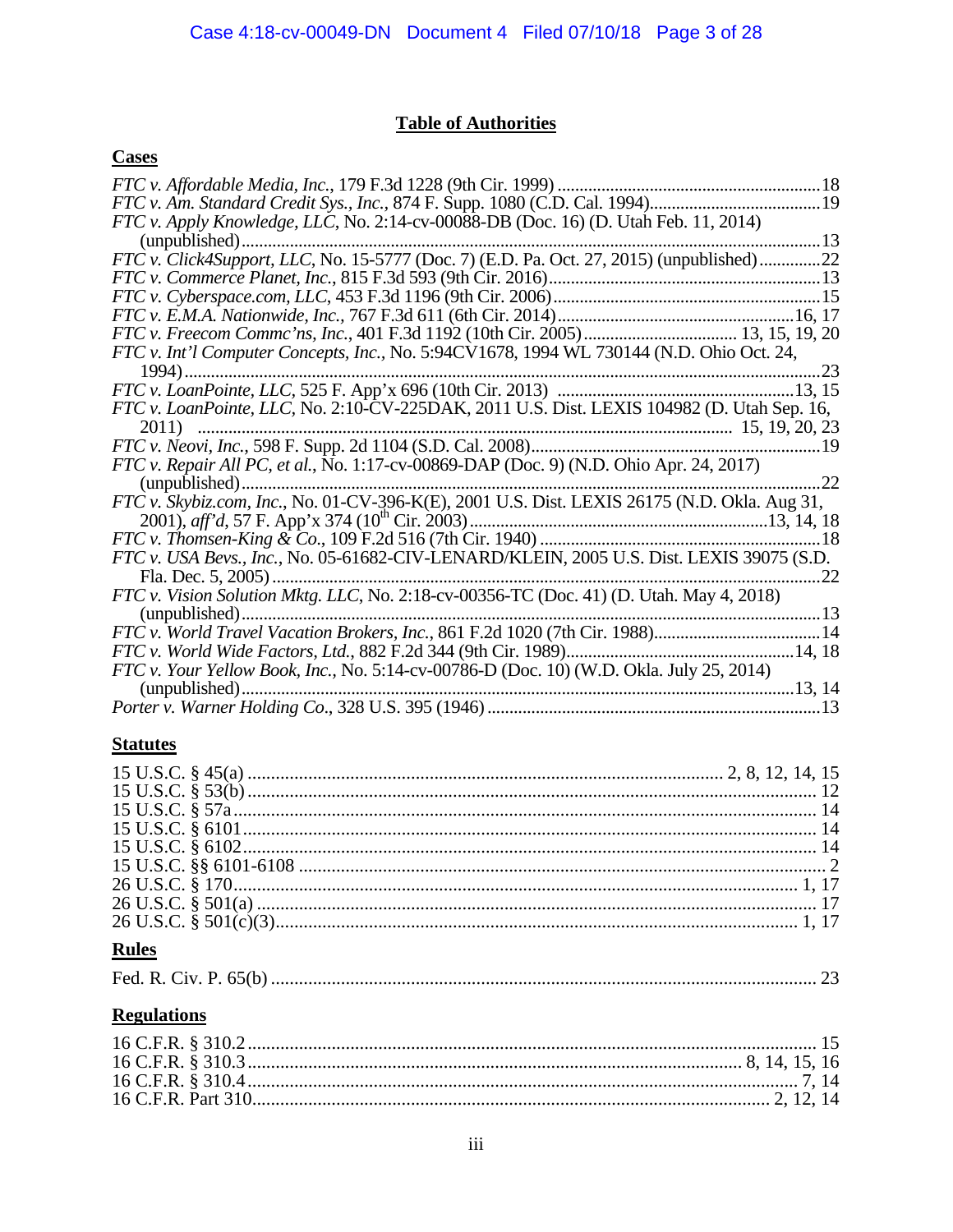#### **I. INTRODUCTION AND REQUESTED RELIEF**

Plaintiff Federal Trade Commission ("FTC") asks the Court to halt a pernicious telemarketing scheme that uses millions of unlawful robocalls targeting patriotic and generous Americans and tricking them into donating their vehicles or other valuable property to the Defendant's fake veterans' charity.

Since at least 2012, Defendant Travis Deloy Peterson ("Peterson") has created and used a series of corporate entities and fictitious business names to operate the scheme, many of which sound like veterans' charities (collectively, the "fake charities"). These entities and business names include, for example, Medal of Honor, Act of Valor, Donate That Car LLC, Donate Your Car, Saving Our Soldiers, and Vehicles for Veterans LLC. Today, Peterson is using the unregistered fictitious business name "Veterans of America" in the robocalls, while using the revoked entity Telefunding LLC for all business associated with the robocalls.

To carry out the scheme, Peterson blasts out millions of robocalls that solicit donations across the country, including to consumers who had never donated to or had any dealings with Veterans of America or any of Peterson's fake charities. Delivering these robocalls to such consumers is illegal. Not only is the call itself illegal, but the robocall message also falsely claims that the entity identified in the message is a charity and that donations to the entity are tax deductible. In fact, none of Peterson's fake charities, including Veterans of America, has been recognized as a charitable organization with tax exempt status pursuant to Section  $501(c)(3)$  of the Internal Revenue Code ("IRC"), 26 U.S.C. § 501(c)(3); therefore, donations to these fake charities are not tax deductible pursuant to IRC Section 170, 26 U.S.C. § 170. Accordingly, the claims made in Peterson's robocalls are deceptive and also illegal.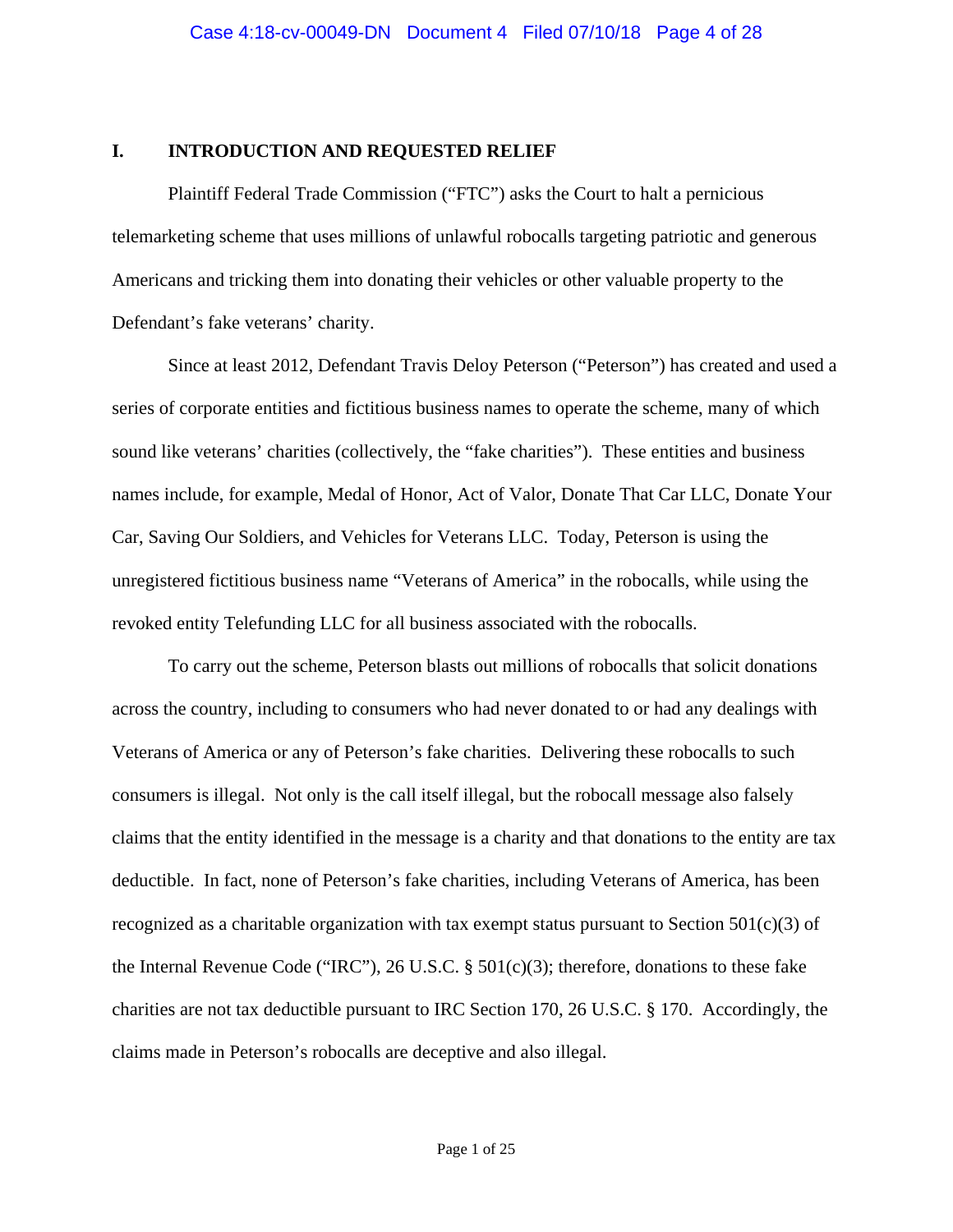#### Case 4:18-cv-00049-DN Document 4 Filed 07/10/18 Page 5 of 28

Between May 2014 and the present, alone, Peterson has received numerous donations of vehicles and watercraft, which he then sold at auction. Instead of using the proceeds to benefit veterans, he used a substantial portion of the proceeds to continue funding the scheme and for his personal benefit.

**REQUESTED RELIEF:** The Defendant's conduct violates Section 5(a) of the Federal Trade Commission Act ("FTC Act"), 15 U.S.C. § 45(a), and the Telemarketing Sales Rule ("TSR"), 16 C.F.R. Part 310, which the FTC adopted pursuant to the Telemarketing and Consumer Fraud and Abuse Prevention Act ("Telemarketing Act"), 15 U.S.C. §§ 6101-6108. The Court has the power to stop Peterson and his unlawful activities. In aid of this, the FTC respectfully moves the Court for a Temporary Restraining Order ("TRO") to immediately halt Peterson's scheme, including by suspending the means he uses to run it, and to freeze Peterson's assets. The TRO would protect consumers and prevent further harm, and it would preserve the Court's ability to provide complete and permanent relief in this case. To give the TRO full effect, the FTC asks that the Court grant it without advance notice to Peterson. As detailed below, Peterson has a history of dissipating assets intended for veterans, including by using illgotten gains for his personal benefit, and he has shown a disregard for law enforcement and court orders issued against him. Further, the FTC requests that the Court order Peterson to show cause why a preliminary injunction should not issue against him. A proposed TRO is attached.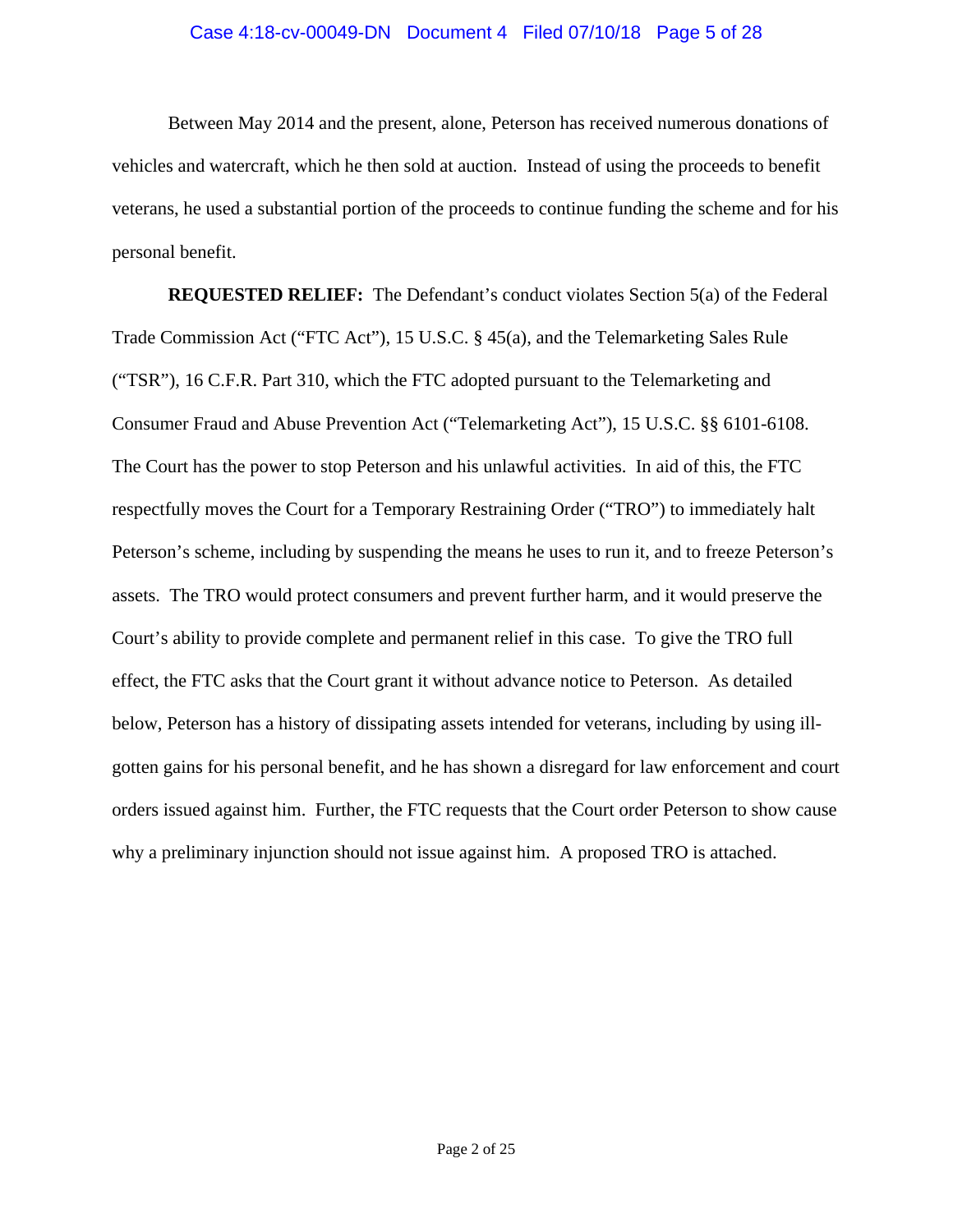## **II. STATEMENT OF FACTS<sup>1</sup>**

## **A. The Defendant's Fake Veterans' Charity Scheme**

In November 2016, Patricia Overkleeft of Las Vegas, Nevada, began receiving robocalls on her home landline phone. The recorded messages asked for donations of vehicles or watercraft to "Veterans of America."<sup>2</sup> She did not pay much attention to the first two or three of these robocalls because she had never heard of Veterans of America or had any previous dealings with it.<sup>3</sup> Later that same month, she received yet another call. Her caller ID displayed the caller's name as "unavailable" with the phone number (702) 219-0054, but when she picked up the phone, she heard the same robocall. This time, she listened to the entire recorded message: it was a female voice soliciting donations of cars or boats to a purported veteran charity called Veterans of America and instructing her to "press 1" to donate.<sup>4</sup>

Ms. Overkleeft does not recall the exact words of the robocall she received, but it likely

stated something to this effect<sup>5</sup>:

If you have been thinking about donating your car, real estate, or timeshare to charity, please consider donating to Veterans of America. Donations are tax deductible, and all real estate donations are deductible for full market value. We accept all types

<sup>&</sup>lt;sup>1</sup> In support of the Motion for *Ex Parte* TRO, the FTC submits 46 exhibits, including sworn declarations from consumers, FTC Investigator John Vega, a data analyst retained by the FTC, and the operator of a robocall blocking service. The exhibits also include public records, business records obtained from third parties, transcripts of two undercover calls conducted by Investigator Vega, and two robocall recordings.

Exhibits are marked with and cited as "PX[number]" and, where appropriate, followed by a unique document identifier or the exhibit page number(s). Declarations are initially cited as "PX[number], [last name] Decl., ¶ [number], Attach. [letter]" and subsequently as "PX[number], ¶ [number], Attach. [letter]," unless noted otherwise below. Transcripts of the undercover calls are cited as "PX[number], [Call Number Tr.], pp:ln1-ln2," where "pp" is the page number, "ln1" is the first cited line, and "ln2" is the last cited line. The FTC concurrently filed an Exhibit List.

 $2$  PX32, Overkleeft Decl.  $\P$  4.

 $\int_{4}^{3}$  *Id.*, ¶ 4-5.

 $<sup>5</sup>$  Sworn consumer declarations and complaints show that Peterson has used at least three</sup> versions of the robocall. *See, infra,* Section II.A.2.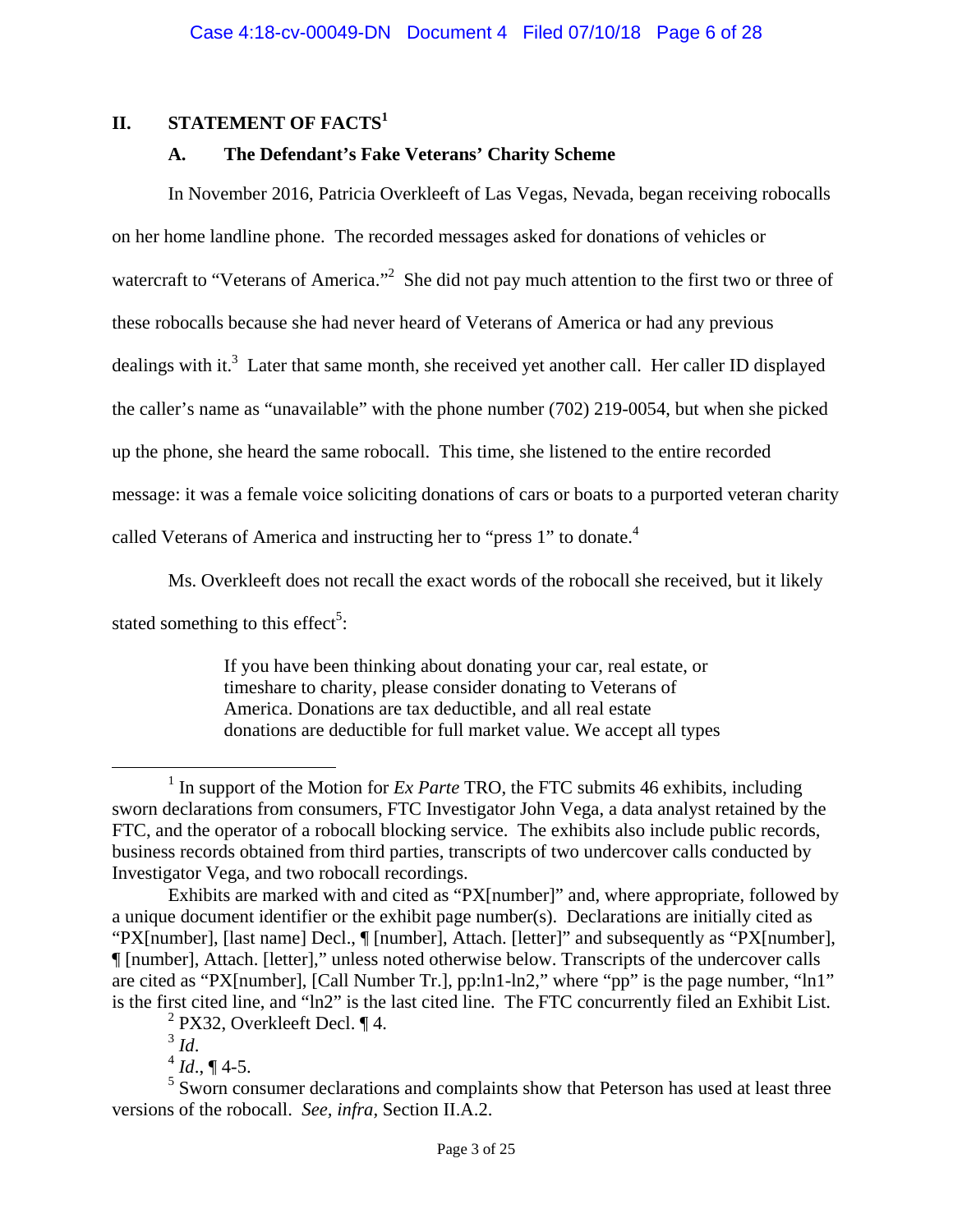our list and not contacted again, press 9. Thank you.<sup>6</sup> of vehicle, boats, real estate, and timeshare. If you would like to talk to someone about donating now, press 1. To be taken off of

transferred to a live person, a male who greeted her by saying, "Oh, you have a Ferrari for me?" As instructed by the robocall she received, Ms. Overkleeft pressed "1" and was Jokingly, she responded, "No I'm keeping that one for myself," and said, "I do have an old car to donate."<sup>7</sup> At the time, she owned a 1989 Oldsmobile Delta 88 Royale that she wanted to donate.<sup>8</sup>

During the brief call, the representative, who introduced himself as "Travis," asked Ms. Overkleeft basic information about the car she wanted to donate and then took her name and address to arrange for pick up.<sup>9</sup> One to two hours later, a representative from a local towing company called her and said he was on the way to pick up the car; shortly after that, he arrived at her home. Ms. Overkleeft, who is disabled and uses a wheelchair, gave her car key to the representative and told him where her car was parked, since she could not go outside with him on her wheelchair.<sup>10</sup> She was so glad that her donation was going to help veterans because she felt that veterans do not get enough help and that donating her car was the least she could do to help. $^{11}$ 

Unbeknownst to Ms. Overkleeft, Veterans of America is a fake charity run by Peterson. Her car donation likely did not go toward helping veterans, as she was led to believe.<sup>12</sup> Patricia

 $6$  PX30 is an exemplary recording of this robocall. As explained in the sworn declaration of Aaron Foss, the robocall was recorded and transcribed by Nomorobo, a publicly available service for blocking robocalls. *See* PX12, Foss Decl., ¶¶ 13-14.

 $^7$  PX32, ¶ 6. <sup>8</sup>*Id*., ¶ 3.  $^{9}$  *Id.*, ¶ 7.  $^{10}$  *Id.*, ¶ 10.  $^{11}$ *Id.*, ¶ 8.  $^{12}$  *Id.*, ¶ 9.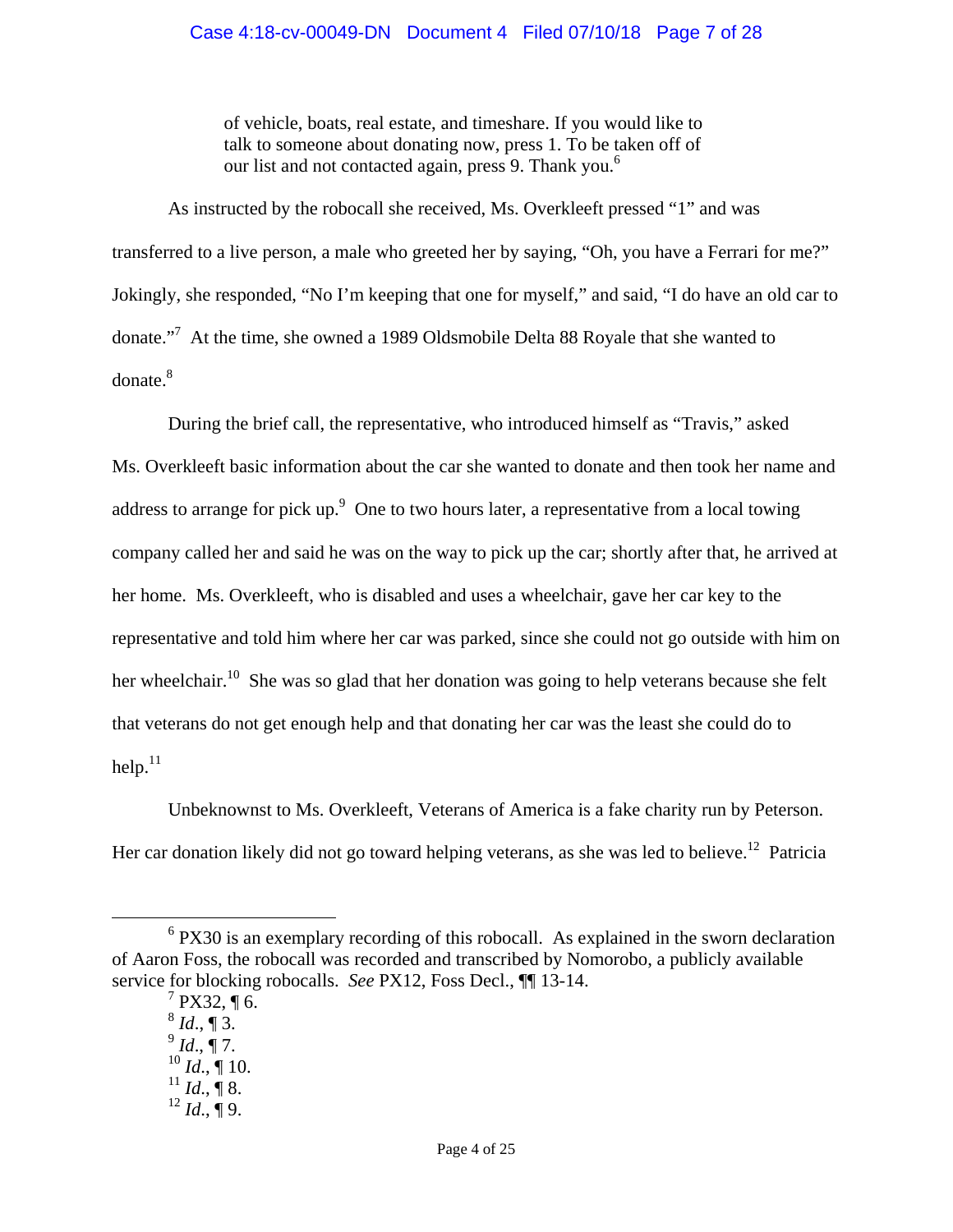#### Case 4:18-cv-00049-DN Document 4 Filed 07/10/18 Page 8 of 28

Overkleeft's experience is just one example of how Peterson has solicited and, in numerous instances, successfully deceived consumers into donating cars and boats to his fake veterans' charity, as further detailed below.

## **1. The Defendant's Scheme Uses Unlawful Robocalls to Solicit Donations**

Since at least 2012, Peterson has been soliciting donations to one of his fake charities using telephone calls that deliver prerecorded messages—more commonly known as "robocalls." As detailed in a news article,<sup>13</sup> on Memorial Day in 2012, Peterson sent robocalls to Las Vegas consumers to solicit car donations to a purported charity called "Medal of Honor."14 The article explains that in fact, Medal of Honor, Peterson's Nevada corporation, was not a charitable organization with tax exempt status recognized by the Internal Revenue Service ("IRS"). Nevertheless, when he was interviewed for the article in June 2012, Peterson claimed that Medal of Honor was a charity. He also admitted that, while he had received some donated vehicles, he had not used any of the proceeds toward scholarship funds for children of fallen Nevada veterans, as his solicitations promised.<sup>15</sup> Subsequently, Peterson has used other "charity" names in his robocalls, including, for example, "Act of Valor," "Saving Our Soldiers," "Donate Your

<sup>&</sup>lt;sup>13</sup> PX9, Keith Rogers, "Group called deceptive for using Medal of Honor name," LAS VEGAS REVIEW-JOURNAL (June 30, 2012).

<sup>14</sup>*Id*. at 2.

 Nevada," and it listed the website mohcars.com. *Id.* The FTC has confirmed that Peterson owned <sup>15</sup> *Id.* at 3. According to the article, Peterson also solicited donations through the newspaper. The solicitation stated, in part, "Donate your car! Running or not. Scholarships for Children of Nevada's fallen servicemen. Same day pickup. We do all paperwork. Highest tax deduction in and operated this and other websites, which solicited donations to a purported charity. *See* PX1, Vega Decl., ¶¶ 37, 42 (www.cars.vet, www.soscars.org, www.aovcars.com, www.mohcars.com); *see also* PX23 through PX26 (captures of archived websites).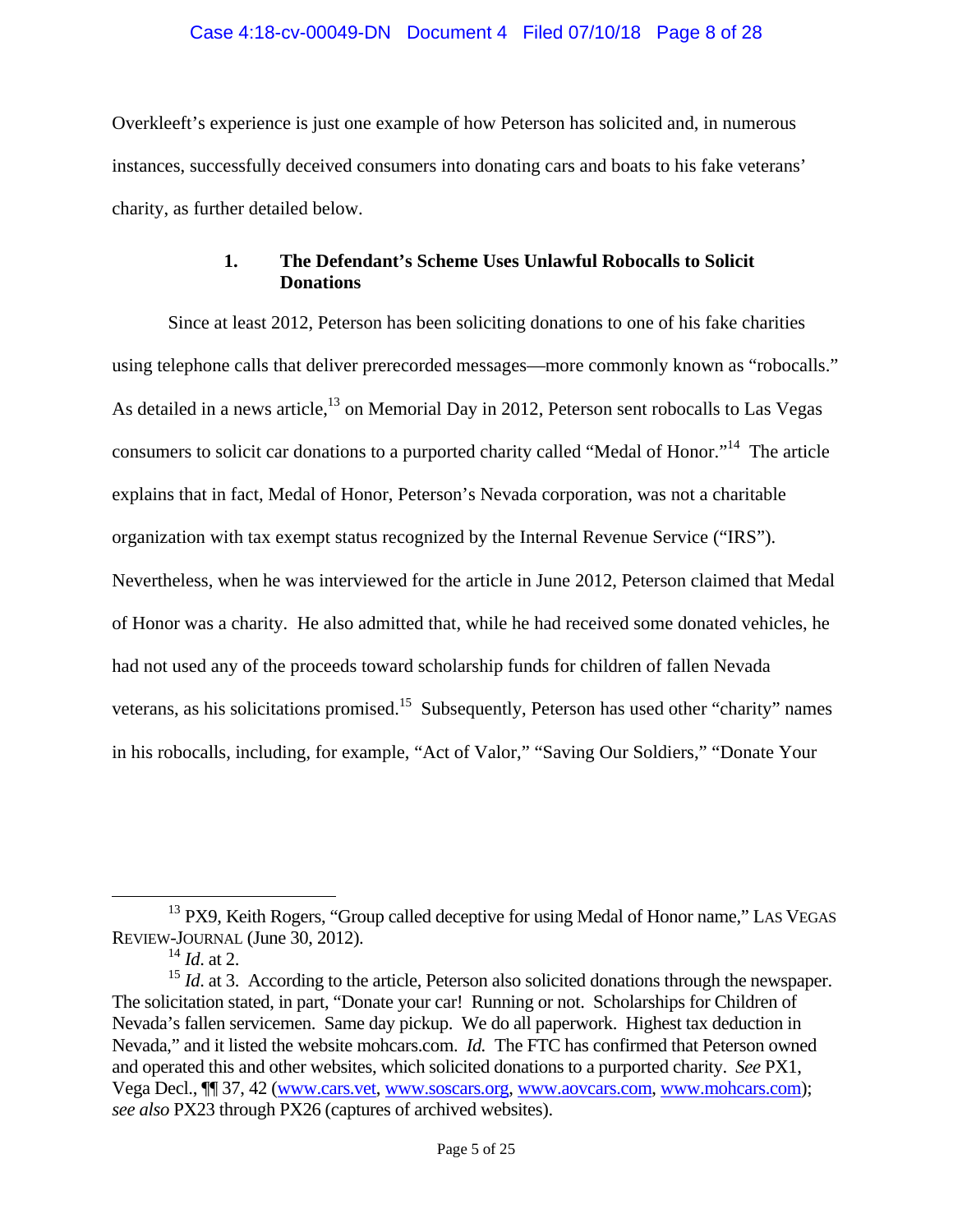#### Case 4:18-cv-00049-DN Document 4 Filed 07/10/18 Page 9 of 28

Car," and "Vehicles for Veterans."<sup>16</sup> Today, he is using the name "Veterans of America."<sup>17</sup>

To solicit donations to Veterans of America, Peterson blasts out millions of robocalls across the country, allowing him to reach millions of potential donors. For example, call detail records ("CDRs") obtained from Peterson's current telephone service provider show that, during the period of April 1, 2017 to December 29, 2017, Peterson made a total of 6,155,592 outbound calls.18 Analysis of the CDRs show that, of the total outbound calls, 6,137,663 (or 99.7%) were robocalls<sup>19</sup> and 6,124,921 (or 99.5%) were delivered to consumers in Arizona, California, Florida, Illinois, Nevada, New York, Texas, and Utah.<sup>20</sup>

Apart from targeting particular states, Peterson blasts out the robocalls indiscriminately.<sup>21</sup>

Sworn consumer declarations, including from Patricia Overkleeft, $^{22}$  as well as FTC Investigator

Vega's review of over  $6,600$  consumer complaints<sup>23</sup> demonstrate that Peterson has delivered

robocalls to consumers who have never donated to or had any previous dealings with Veterans of

America. As discussed in Section III.B.1 below, delivering robocalls that induce charitable

<sup>&</sup>lt;sup>16</sup> See, e.g., PX34, Whitlock Decl., ¶ 4 ("Act of Valor" and "Donate Your Car"); PX46, McDaniel, ¶ 3 (same); PX35, Durham Decl., ¶ 3 ("Act of Valor"); PX36, Hill Decl., ¶ 3 (same); PX37, McCaskill Decl., ¶ 4 ("Saving Our Soldiers"); PX38, Bach Decl., ¶ 3 ("Saving Our Soldiers" and "Donate Your Car"); PX39, Keough Decl., ¶ 3 ("Vehicles for Veterans"); *see also* PX1, ¶¶ 21- 23.

<sup>17</sup>*See* PX32, ¶ 4; PX40, Edwards Decl., ¶ 3; PX41, Grams Decl., ¶ 3; PX42, Halvorson Decl., ¶ 4; PX43, Maresh Decl., ¶ 4; PX44, DiBlasi Decl., ¶ 3; PX45, Skaff Decl., ¶ 3; PX46, ¶ 3; *see also* PX1, ¶¶ 22, 24.

<sup>&</sup>lt;sup>18</sup> PX13, Blystone Decl., ¶ 12 & Attach. A. Patricia Blystone is a data analyst retained by the FTC to analyze the CDRs obtained from Peterson's current telephone service provider.

<sup>19</sup>*See* PX1, ¶ 43; PX27.

 $20$  PX13, Attach. B, Chart 2.

 $21$  Indeed, Peterson has delivered robocalls to consumers who have specifically requested the "charity" not to call again, *see* PX1, ¶¶ 21-24, as well as to consumers whose phone numbers are on the national Do Not Call Registry. *See* PX13, ¶ 12 & Attach. A (stating that 3,531,003 or over 57% of the total outbound calls were made to phone numbers on the Registry).

<sup>22</sup> PX32, ¶ 4; PX34, ¶ 6; PX35, ¶ 4; PX36, ¶ 5; PX37, ¶ 5; PX38, ¶ 4; PX39, ¶ 4; PX40, ¶ 4; PX41, ¶ 5; PX42, ¶ 5; PX43, ¶ 5; PX44, ¶ 4; PX45, ¶ 4.

 $^{23}$  PX1, ¶¶ 20-24.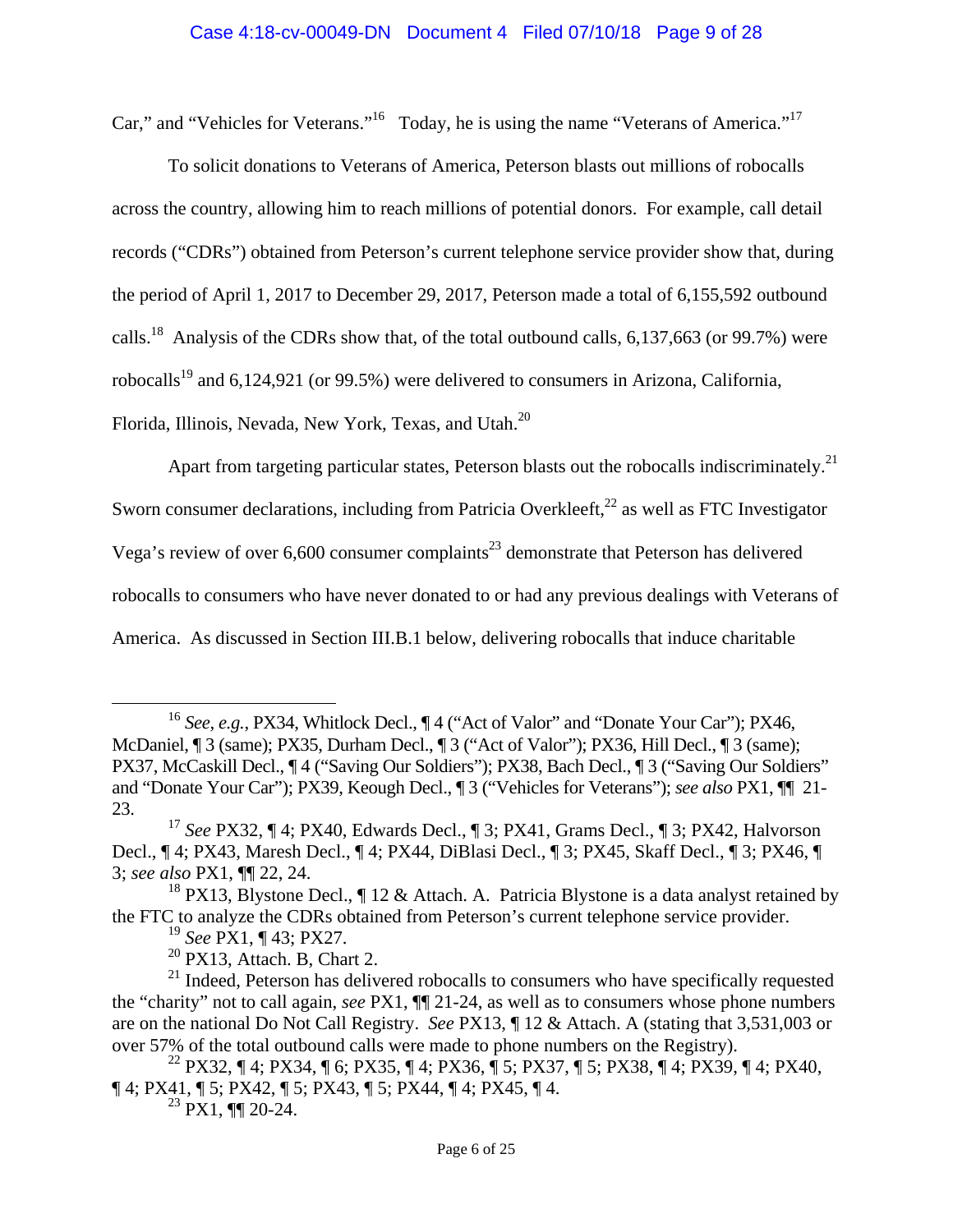contributions to such consumers is illegal under the TSR, 16 C.F.R. § 310.4(b)(1)(v).

## **2. The Defendant's Scheme Uses Deceptive Representations to Solicit Donations**

Not only is the call itself illegal, but the robocall message also makes false and deceptive

representations to convince consumers to donate. Sworn declarations and consumer complaints

show that Peterson has used at least three versions of the robocalls.<sup>24</sup> One version, such as the

one that Patricia Overkleeft received, instructs consumers interested in donating to "press 1."<sup>25</sup>

Another version, such as follows, instructs consumers to call a toll-free phone number<sup>26</sup>:

If you have been thinking about donating your car, real estate, or timeshare to charity, please consider donating to Veterans of America. Donations are itemized tax deductible, and all real estate donations are deductible for full market value. We also accept most timeshares, so call us today at  $1-800-669-0250$ . Thank you.<sup>27</sup>

An earlier version, such as follows, invited consumers to call a toll-free phone number or visit a

website for one of Peterson's fake charities<sup>28</sup>:

If you've been thinking of donating your car or real estate to charity, consider donating to Saving Our Soldiers. We take care of Illinois fallen servicemen. Your donation, whether real estate or vehicle, is completely tax deductible. Trucks, boats, RVs, trailers, anything of value, whether they're running or not. So give us a call at (847) 607-6664 or look us up on the internet at soscars.org.

While these versions differ in terms of how consumers could respond to the robocalls,

they are substantively the same in terms of soliciting donations. Specifically, the robocalls claim

or represent that the entity identified in the recorded message is a charity and that donations to

<sup>24</sup>*See* PX1, ¶ 25.

<sup>25</sup>*See* PX32, ¶ 5; PX 38, ¶ 4; PX41, ¶ 4; PX43, ¶ 4.

<sup>26</sup>*See* PX33, Patel Decl., ¶ 6; PX36, ¶ 4; PX39, ¶ 3; PX40, ¶ 3; PX42, ¶ 4; PX45, ¶ 3; PX46, ¶¶ 3-4.

PX31 is an exemplary recording of this robocall provided to the FTC by Nomorobo. *See* PX12, ¶¶ 13-14.

<sup>28</sup>*See, e.g*., PX37, ¶ 4 (instructed to visit soscars.org); *see also* PX1, ¶ 25.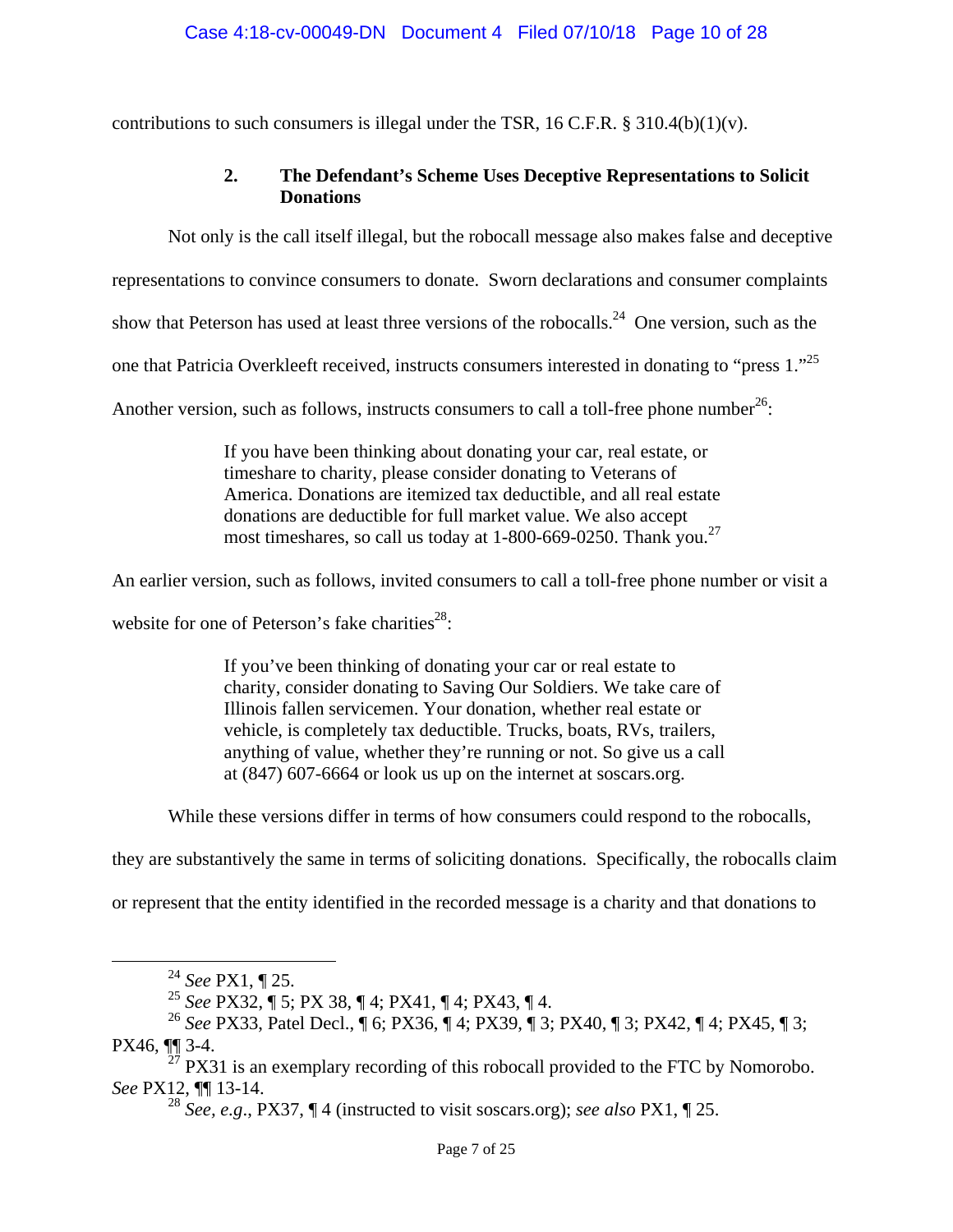that entity are tax deductible. $29$ 

In fact, as Investigator Vega confirmed through the IRS,  $30$  none of Peterson's fake charities—including those mentioned in the robocalls, such as Medal of Honor, Act of Valor, Donate Your Car, Saving Our Soldiers, Vehicles for Veterans, and now Veterans of America has been recognized as a charitable organization with  $501(c)(3)$  tax exempt status; therefore, donations to any of them are not tax deductible under the IRC. Accordingly, as discussed further in Section III.B.1 below, the claims or representations in Peterson's robocalls are deceptive and illegal under the FTC Act, 15 U.S.C.  $\S$  45(a), and the TSR, 16 C.F.R.  $\S$  310.3(d)(1) and (d)(2).

## **3. The Defendant Is Operating the Scheme for His Personal Benefit**

In numerous instances, consumers interested in donating responded to the robocalls and were connected to a "charity" representative. Much like Patricia Overkleeft's experience,  $31$  the representative asks only a few questions designed to secure the donation, including the make, model, and condition of the vehicle to be donated, the consumer's name and address, and the date and time when the vehicle can be picked up from the consumer. Ameeta Patel of Allen, Texas, had a similar experience when she donated two vehicles to Peterson's "charity" in July and September of 2015.32

If a consumer asks about the "charity" or the tax deduction, Peterson or his representative may provide answers designed to convince the consumer to donate and tells the consumer that a donation receipt would be provided for tax deduction purposes. During her initial call with "Travis," Ms. Overkleeft did not ask about the charity since she "believed that Veterans of

<sup>&</sup>lt;sup>29</sup> Peterson's websites—which look very similar and contain largely the same statements—echoed and reinforced these claims. *See* PX1, ¶ 42; PX23 through PX26.

<sup>30</sup> PX1, ¶¶ 27-29.

 $31$  PX32, ¶ 7.

 $32 \text{ PX}$ 33,  $\frac{1}{11}$  7, 11.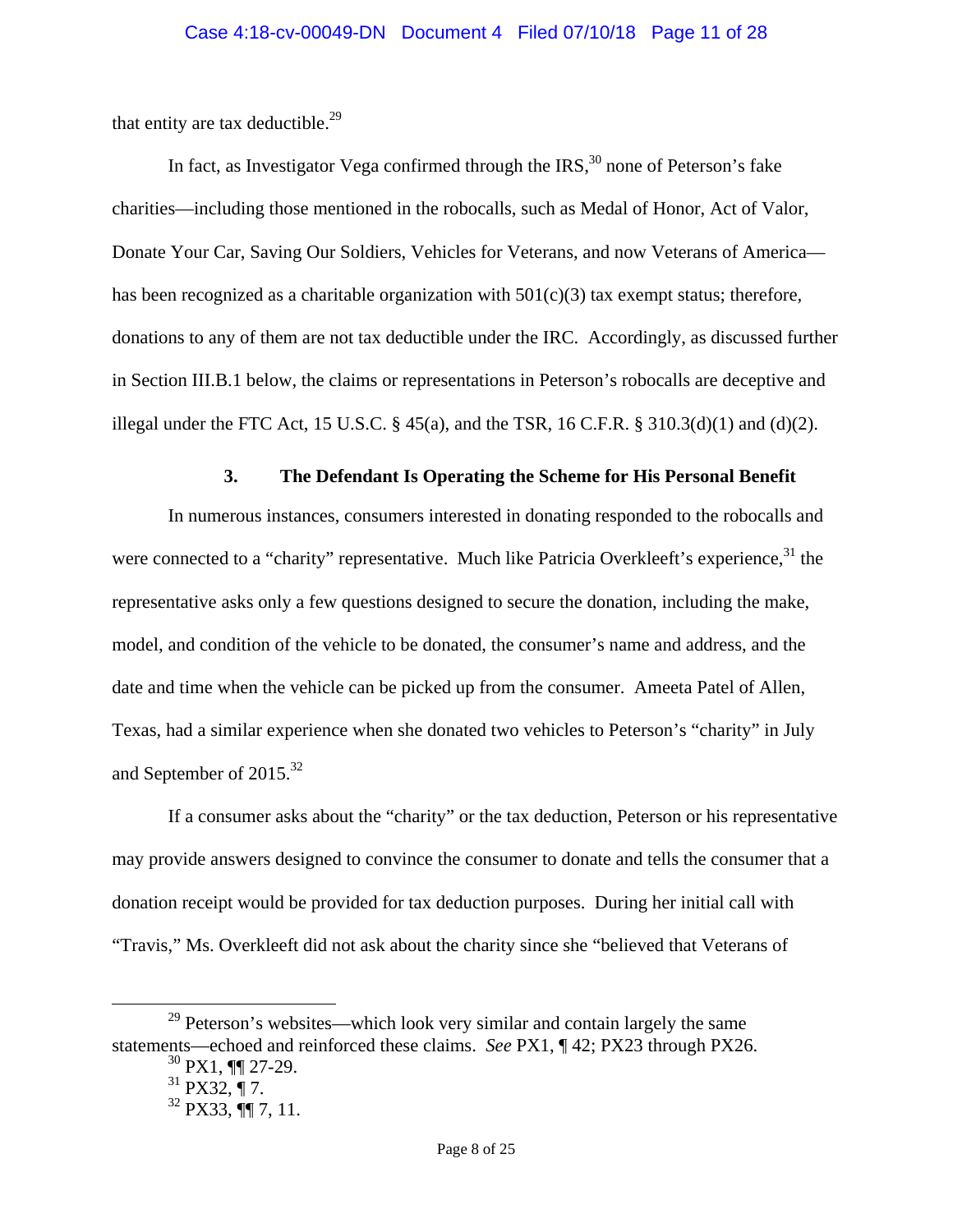#### Case 4:18-cv-00049-DN Document 4 Filed 07/10/18 Page 12 of 28

that she would get a "receipt" for her donation when the towing company picks up her car.<sup>35</sup> America was a charity that helps veterans because of the robocall message and the name 'Veterans of America.'"33 However, after the initial call, she attempted multiple times to get more information about Veterans of America, but none of its representatives gave her any answers.34 When Ms. Patel asked for more information about the charity, the representative simply told her that "they 'take care' of homeless veterans and disabled or injured veterans" and Much like Ms. Overkleeft, Ms. Patel "always believed that [she] was giving to a real charity for a good cause."<sup>36</sup>

After Peterson receives the donated vehicles and watercraft, he typically sells them through online vehicle auction companies. Between May 2014 to November 2016, Peterson received 1,114 vehicles and watercraft, which he sold through auction. Business records from the auction company show that the sales netted Peterson over \$359,704 in proceeds. $37$  Other records show that Peterson is currently using a second auction company and has received over \$94,461 during the period of October 2016 through April 2018, alone.<sup>38</sup> Additional evidence

<sup>&</sup>lt;sup>33</sup> PX32, ¶ 9 ("Travis didn't say anything on the phone that made me doubt that I was donating to a charity."). During an undercover call conducted by Investigator Vega on March 30, 2018, the representative explained that Veterans of America is a "program just for vehicles to give to veterans." PX1, ¶ 46(c); PX29, Call 3 Tr. 5:1-2.

 $34$  PX32, [[9-11, 16.

<sup>&</sup>lt;sup>35</sup> PX33, ¶ 8 ("II didn't think to ask more questions because I believed she was working for a real charity."). During another undercover call conducted by Investigator Vega on March 13, 2018, the representative explained the purported tax deductibility of donations, stating, "Real estate you can deduct over five years. Cars, on the value of the vehicle, you can only write off over one year." PX1, ¶ 46(a); PX28, Call 1 Tr. 7:7-9. When Investigator Vega asked how he could find out what happens to a donated car, the representative abruptly hung up the phone. *See* PX28, 7:19-8:4.

 $36$  PX33, ¶ 16.  $37$  PX1, ¶ 38(b).  $38$ *Id.*, ¶ 35(d).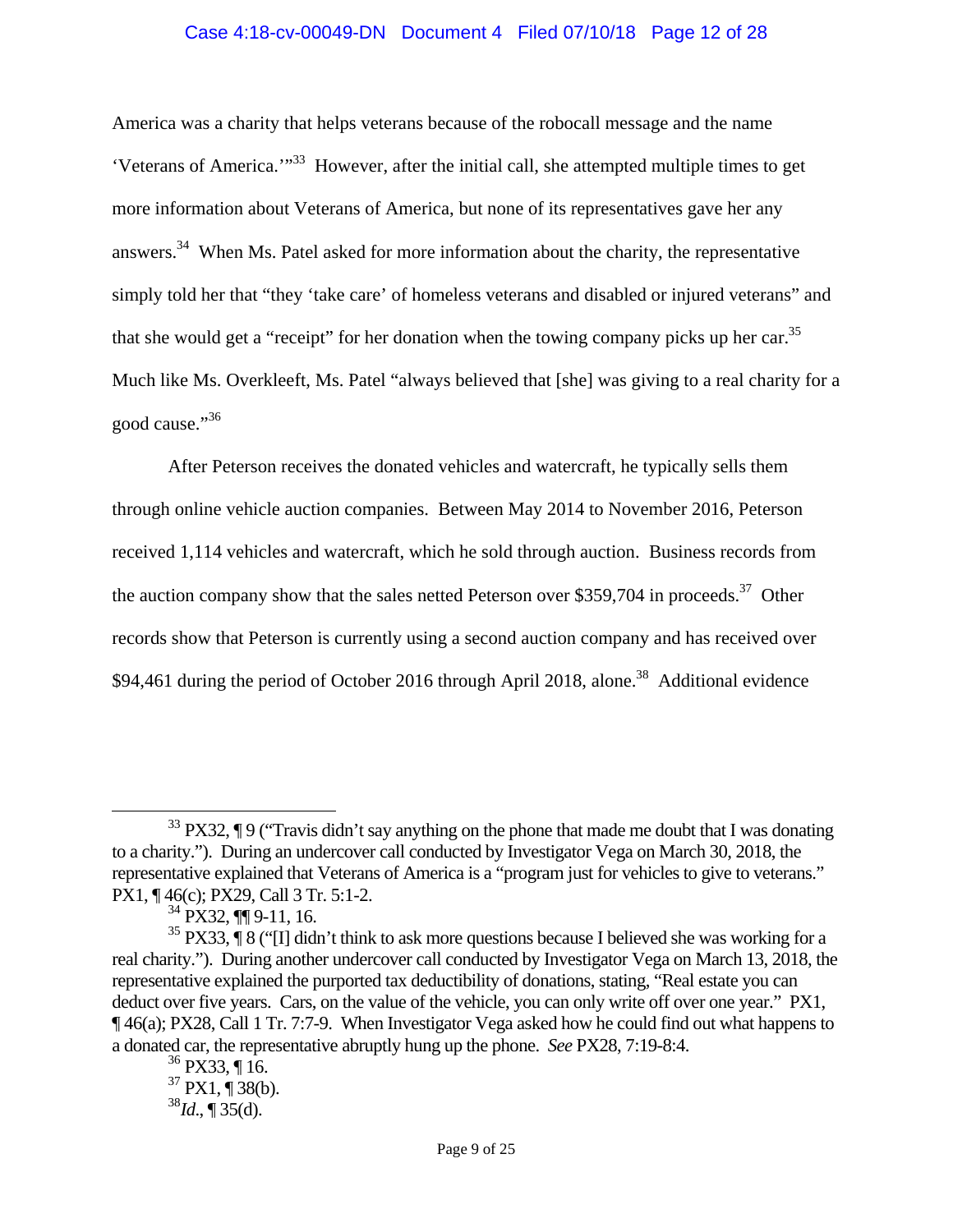shows that Peterson also sells vehicles for parts.<sup>39</sup>

In turn, Peterson uses substantial portions of the proceeds to continue running the scheme. For example, bank records show that he paid substantial funds for telephone services, automatic dialing technology (or "auto-dialers") used to blast out robocalls, computer servers, advertising, towing services, and website services.<sup>40</sup> Peterson also uses the proceeds of consumer donations for his personal benefit. For example, bank records show that he used the money to pay for vacations, restaurants, movies, online dating or matchmaking services, groceries, gasoline purchases, and cell phone payments.<sup>41</sup> Other substantial expenditures that appear to be personal in nature include the purchase of an ATV (all-terrain vehicle) for over \$14,000, a certificate of deposit in Peterson's name for \$10,000, and several checks totaling over \$9,000 issued to two individuals with the same last name as Peterson.<sup>42</sup>

### **B. The Defendant Has the Authority to Control, Participates in, and Knows of the Scheme's Unlawful Activities**

Defendant Travis Deloy Peterson, also known as Travis Peterson and T. D. Peterson, is a Utah resident and is the sole owner, member, principal, officer, and operator of a series of nowdissolved or defunct Michigan and Nevada corporate entities and unregistered fictitious business names,<sup>43</sup> all of which he created and used to carry out the scheme. As noted, none of these entities or fictitious names has been recognized by the IRS as a charitable organization with tax exempt status;<sup>44</sup> therefore, donations to any of them are not tax deductible.

 $39$  PX1, ¶ 35(g). For example, bank records show that Peterson received a \$400 check for "5 vehicles for parts" from Quick Tow, which is the same company that picked up Patricia Overkleeft's donated car. *See* PX32, ¶¶ 14-15 & Attach. A. Indeed, in the 2012 news article, Peterson admitted to selling donated cars to the scrap yard if he deemed them to be "junk." PX9 at 3.

 $^{40}$  PX1, ¶¶ 32(g), 33(k), 35(e).

<sup>&</sup>lt;sup>41</sup> *Id.*,  $\P\P$  32(h), 33(f) & (l), 35(h).

<sup>&</sup>lt;sup>42</sup> Id.,  $\P\P$  32(h), 34(k), (l) & (o).

 $^{43}$  *Id.*,  $\P\P$  5-13.

<sup>44</sup>*Id*., ¶¶ 27-29.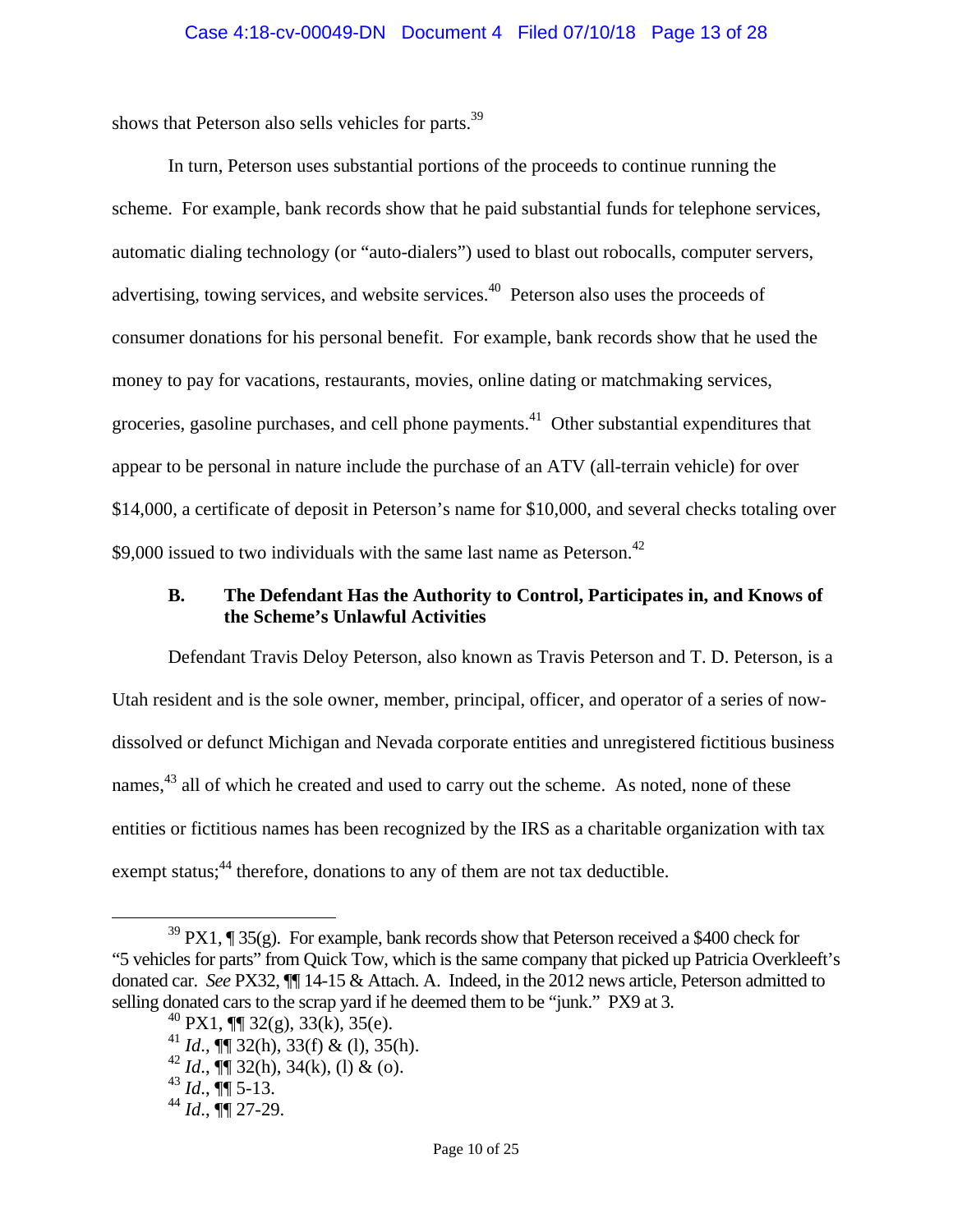#### Case 4:18-cv-00049-DN Document 4 Filed 07/10/18 Page 14 of 28

Peterson has used the names Medal of Honor,<sup>45</sup> Act of Valor, Donate Your Car,<sup>46</sup> Saving Our Soldiers, and Vehicles for Veterans,<sup>47</sup> and is now using Veterans of America, in the robocalls to solicit donations from consumers.<sup>48</sup> Business records show that Peterson was involved in the delivery of the robocalls using auto-dialers.<sup>49</sup> Further, sworn declarations indicate that he was personally involved in at least some of the calls with consumers.<sup>50</sup>

In turn, Peterson used Donate That Car LLC  $(MI)$ ,<sup>51</sup> Donate That Car LLC  $(NV)$ ,<sup>52</sup> and is now using Telefunding  $LLC<sub>1</sub><sup>53</sup>$  to conduct the business associated with the robocalls. For example, business records show that Peterson personally retained and managed the telephone services and auto-dialers used to solicit and call consumers—from the setup and use of the equipment, payment for the services, and down to the details of what name appears on the caller

<sup>&</sup>lt;sup>45</sup> Peterson was the president, secretary, treasurer, director, registered agent, and incorporator of Medal of Honor, a Nevada nonprofit corporation with a "Revoked" status since April 30, 2013. *See* PX1, ¶ 5; PX2.

 $46$  Peterson also used the fictitious name "Donate Your Car" to open two accounts with a telephone service provider. *See* PX1, ¶ 40; PX22.

 $47$  Peterson was the sole member of Vehicles for Veterans LLC, a Michigan for-profit company with a "Dissolved" status since November 16, 2015. *See* PX1, ¶ 11; PX5. He also used the name "Vehicles 4 Veterans" to open two accounts with a vehicle auction company. *Id*.,  $\P$  38(e)-(f).

<sup>&</sup>lt;sup>48</sup> PX1, III 21-24. Act of Valor, Donate Your Car, Saving Our Soldiers, and Veterans of America are unregistered fictitious business names. *Id*., ¶¶ 6, 8-9, 13.

<sup>49</sup>*See* PX1, ¶¶ 32(g), 33(k), 35(e), 40(d).

<sup>50</sup>*See* PX32, ¶¶ 6-7; PX33, ¶ 14. There is also evidence that Peterson hired telemarketers to deal with consumers. *See, e.g.*, PX32, ¶ 16 (spoke with "Terry"); PX33, ¶¶ 6-8, 14 (spoke with a female representative and later with "Veronica").

 $<sup>51</sup>$  Peterson was the sole member and registered agent of Donate That Car LLC, a</sup> Michigan for-profit company, with a "Not in Good Standing" status since February 15, 2017. *See* PX1, ¶ 7; PX3.

 $52$  Peterson was the sole member, registered agent, and organizer of Donate That Car LLC, a Nevada for-profit company with a "Revoked" status since March 31, 2015. *See* PX1, ¶ 10; PX4.

 $53$  Peterson was the sole member, secretary, registered agent, and organizer of Telefunding LLC, a Nevada for-profit company with a "Revoked" status since February 29, 2016. *See* PX1, ¶¶ 12, 35(b); PX6.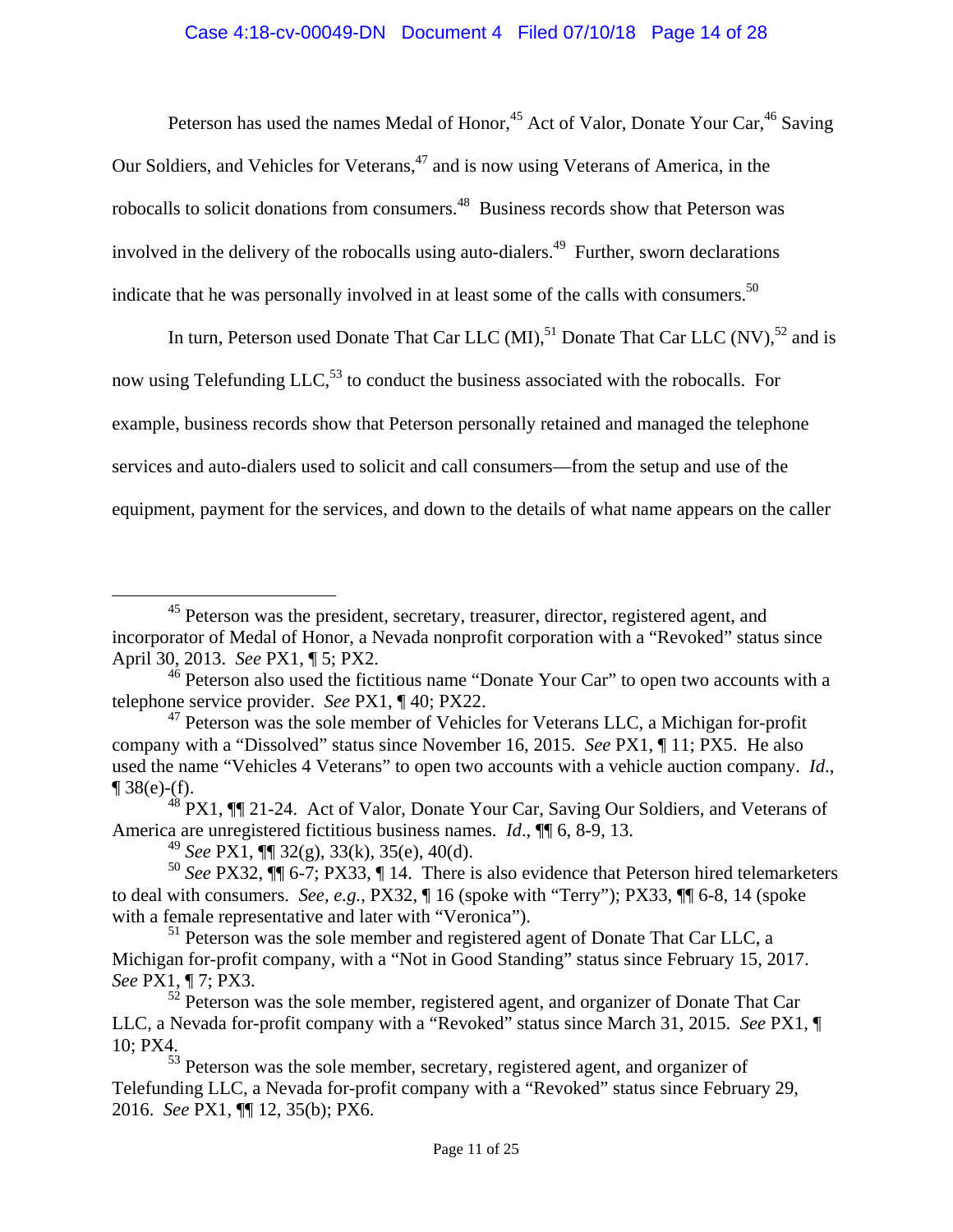follow when contacting consumers who have donated vehicles to Peterson's "charity."<sup>56</sup> ID of consumers receiving the calls.<sup>54</sup> When the scheme used websites as part of its solicitation, Peterson was the only person identified as responsible for the accounts and websites of the fake charities.<sup>55</sup> Peterson also closely controlled the accounts with the auction company used to sell donated vehicles, including by providing the auction company with a script and instructions to Significantly, Peterson has the sole control over the scheme's finances. He is the only authorized signatory for several corporate bank accounts<sup>57</sup> used to receive the scheme proceeds and to pay for the business and personal expenses described above.

## **III. LEGAL ARGUMENT**

The Court has the power to immediately stop Peterson's fake veterans' charity scheme and to preserve the possibility of effective final relief in this case. As set forth below, the evidence demonstrates that the FTC is likely to succeed on the merits of the case and that the equities weigh in favor of granting the FTC's requested relief.

## **A. Section 13(b) of the FTC Act Authorizes the Court to Grant the FTC's Requested Relief**

The FTC enforces Section 5(a) of the FTC Act, 15 U.S.C. § 45(a), which prohibits unfair and deceptive acts or practices in or affecting commerce. The FTC also enforces the Telemarketing Sales Rule, 16 C.F.R. Part 310, which prohibits deceptive and abusive telemarketing acts or practices. Section 13(b) of the FTC Act, 15 U.S.C. § 53(b), gives the Court authority to issue permanent injunctive relief to enjoin practices that violate any law enforced by

1

<sup>54</sup>*See* PX1, ¶¶ 39-40; PX 21; PX 22.

<sup>55</sup>*See* PX1, ¶¶ 36-37; PX 18; PX 19 (identifying Peterson as the Registrant Contact, Technical Contact, Administrative Contact, and Billing Contact for several accounts).

<sup>56</sup> PX1, ¶ 38(c)-(f). The script and instructions stated, in part, "WHEN CALLING SAY: 'I'M CALLING ON BEHALF OF SAVING OUR SOLDIERS' CHARITY. MAKE SURE DONOR HAS TITLE. ASK DONOR TO SEND TITLE TO YARD." *Id*. at ¶ 38(c)-(d). <sup>57</sup> See id.,  $\P$  32(b), 33(b) & (i), 34(b), 35(b); PX14 through PX17.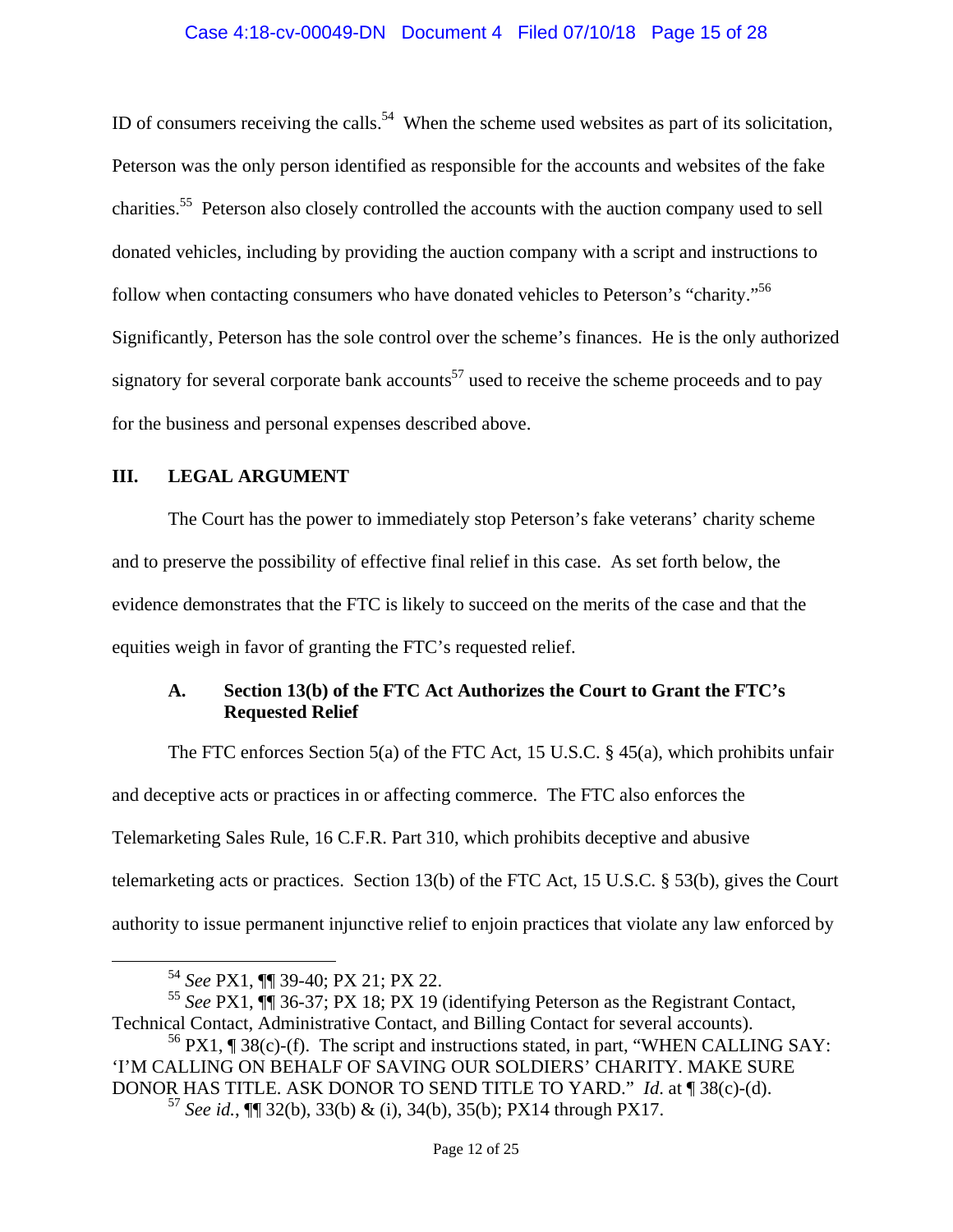## Case 4:18-cv-00049-DN Document 4 Filed 07/10/18 Page 16 of 28

the FTC and to grant "any ancillary relief necessary to accomplish complete justice."<sup>58</sup> This ancillary relief may encompass "the full range of equitable remedies," including a temporary restraining order, a preliminary injunction, an asset freeze, and any other measures that the Court deems necessary to protect consumers and preserve the possibility for complete and permanent relief.<sup>59</sup> Indeed, when the public interest is involved, the court's equitable powers "assume an even broader and more flexible character."<sup>60</sup> The District of Utah and other district courts in the Tenth Circuit have granted the type of preliminary relief the FTC seeks here,  $61$  as described below, including issuing the temporary restraining order *ex parte*. 62

## **B. The FTC Demonstrates a Likelihood of Success on the Merits and the Equities Weigh in Favor of Granting the FTC's Requested Relief**

To obtain a Temporary Restraining Order, the FTC must show "(1) a likelihood of

success on the merits; and (2) that a balance of the equities weighs in favor of granting the

 $\overline{a}$ 

 $62$  When it amended the FTC Act in 1994, Congress reemphasized the FTC's authority to seek preliminary injunctive relief *ex parte*: "Section 13 of the FTC Act authorizes the FTC to file suit to enjoin any violation of the FTC [Act]. The FTC can go into court *ex parte* to obtain an order freezing assets, and is also able to obtain consumer redress." S. Rep. No. 130, 103rd Cong., 2d Sess. 15-16, *reprinted in* 1994 U.S.C.C.A.N. 1776, 1790-91.

<sup>58</sup>*FTC v. Commerce Planet, Inc.*, 815 F.3d 593, 598 (9th Cir. 2016).

<sup>59</sup>*FTC v. LoanPointe, LLC*, 525 F. App'x 696, 699 (10th Cir. 2013); *FTC v. Freecom Commc'ns, Inc.*, 401 F.3d 1192, 1202 n.6 (10th Cir. 2005); *see also FTC v. Skybiz.com, Inc.*, No. 01- CV-396-K(E), 2001 U.S. Dist. LEXIS 26175, at \*23 (N.D. Okla. Aug 31, 2001), *aff'd*, 57 F. App'x 374 (10th Cir. 2003) ("Section 13(b) also empowers this Court to grant…*any measures* that may be needed to make permanent relief possible.") (emphasis added).

 <sup>60</sup>*Porter v. Warner Holding Co*., 328 U.S. 395, 398 (1946)); *accord Skybiz.com*, 2001 U.S. Dist. LEXIS 26175, at \*23-24.

<sup>61</sup>*See, e.g*., *FTC v. Your Yellow Book, Inc.,* No. 5:14-cv-00786-D (Doc. 10) (W.D. Okla. July 25, 2014) (unpublished) (*ex parte* TRO with conduct prohibitions, asset freeze, and financial disclosure requirement); *FTC v. Apply Knowledge, LLC*, No. 2:14-cv-00088-DB (Doc. 16) (D. Utah Feb. 11, 2014) (unpublished) (same); *Skybiz.com,* No. 01-CV-396-K(E) (Doc. 12) (N.D. Okla. June 6, 2001) (unpublished) (*ex parte* TRO with conduct prohibitions and asset freeze); *cf. FTC v. Vision Solution Mktg. LLC*, No. 2:18-cv-00356-TC (Doc. 41) (D. Utah. May 4, 2018) (unpublished) (stipulated TRO with conduct prohibitions, asset freeze, financial disclosure requirement); *LoanPointe*, No. 2:10-cv-00225-DAK (Doc. 14) (D. Utah Apr. 2, 2010) (unpublished) (stipulated preliminary injunction with conduct prohibitions and financial disclosure requirement).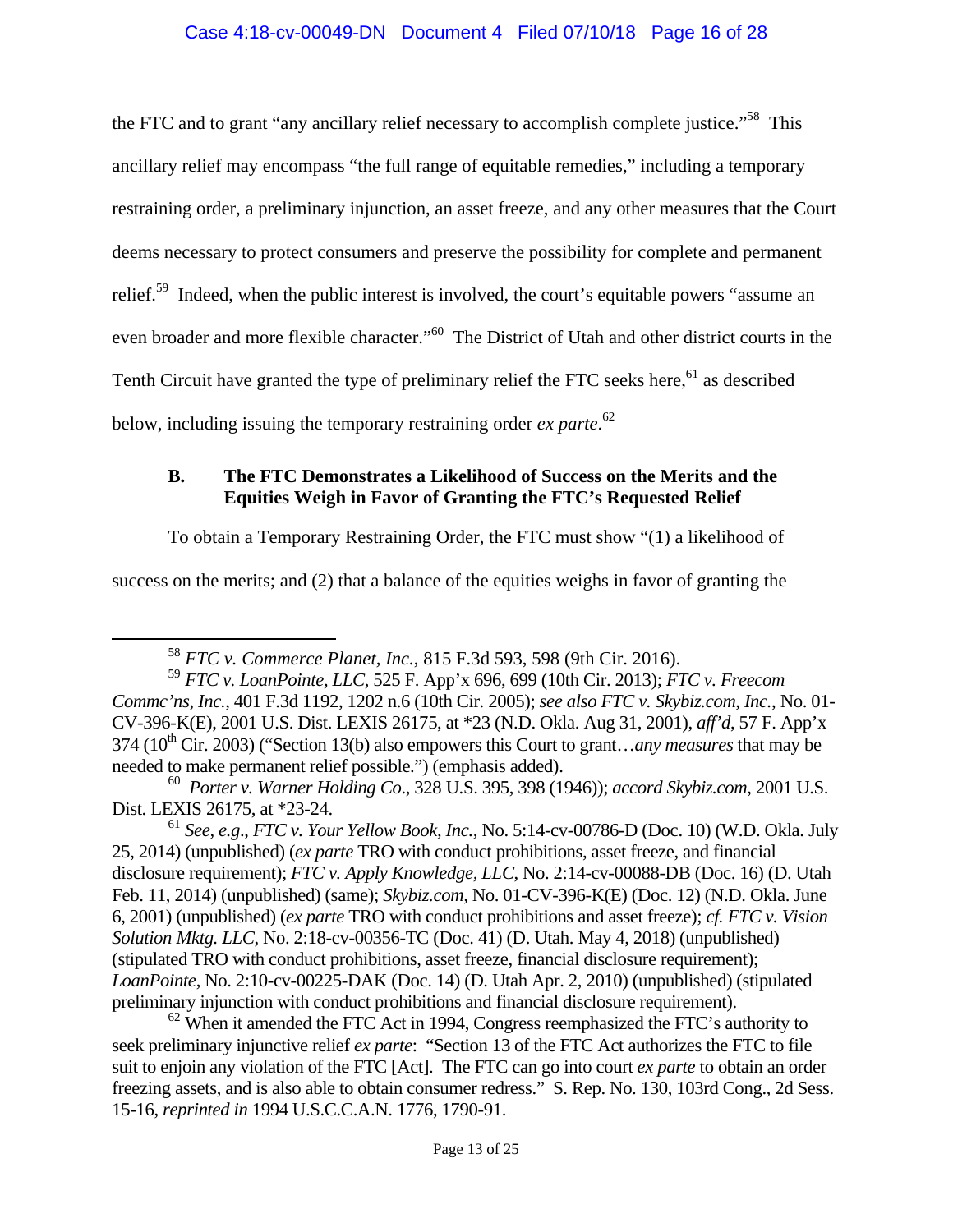requested relief."63 Unlike private litigants, "it is not necessary for the FTC to demonstrate irreparable injury."64 Here, the FTC meets the requirements to obtain a TRO.

## **1. The FTC Demonstrates a Likelihood of Success on the Merits**

## **a. The Defendant's Use of Robocalls to Solicit Donations is Illegal under the TSR, 16 C.F.R. § 310.4(b)(1)(v)**

Peterson's use of robocalls to solicit donations violates the TSR. In 1994, Congress directed the FTC to prescribe rules prohibiting abusive and deceptive telemarketing acts or practices pursuant to the Telemarketing Act, 15 U.S.C. § 6101 *et seq*. The FTC then promulgated and subsequently amended the TSR, 16 C.F.R. Part  $310<sup>65</sup>$  which prohibits various deceptive and abusive telemarketing practices, including those relating to charitable contributions. *See* 16 C.F.R. §§ 310.3, 310.4. Among those, the TSR prohibits telemarketers from initiating an outbound telephone call that delivers a prerecorded message—a "robocall" to induce a charitable contribution, unless the call is sent to "a member of, or previous donor to, a non-profit charitable organization" on whose behalf the call is made and the call complies with additional technical requirements under the TSR (such as providing the recipient an automated mechanism to opt-out of receiving future calls). 16 C.F.R.  $\S 310.4(b)(1)(v)$ .

Here, as discussed, the analysis of CDRs obtained from Peterson's current telephone service provider shows that he has sent and/or caused to be sent millions of robocalls to

<sup>63</sup>*FTC v. Your Yellow Book*, No. 5:14-cv-00786-D, 2014 U.S. Dist. LEXIS 116524, at \*11 (W.D. Okla. Aug. 21, 2014); *see also Skybiz.com*, 2001 U.S. Dist. LEXIS 26175 at \*21-22 (citing *FTC v. World Travel Vacation Brokers, Inc.*, 861 F.2d 1020, 1029 (7th Cir. 1988)).

<sup>64</sup>*Skybiz.com*, 2001 U.S. Dist. LEXIS 26175 at \*21-22 ("As irreparable harm is presumed in a statutory enforcement action, the district court need only find some chance of probable success on the merits.") (citing *FTC v. World Wide Factors, Ltd.*, 882 F.2d 344, 347 (9th Cir. 1989)).

 $65$  Pursuant to Section 3(c) of the Telemarketing Act, 15 U.S.C. § 6102(c), and Section 18(d)(3) of the FTC Act, 15 U.S.C. § 57a(d)(3), a violation of the TSR constitutes an unfair or deceptive act or practice in or affecting commerce in violation of Section 5(a) of the FTC Act, 15 U.S.C. § 45(a).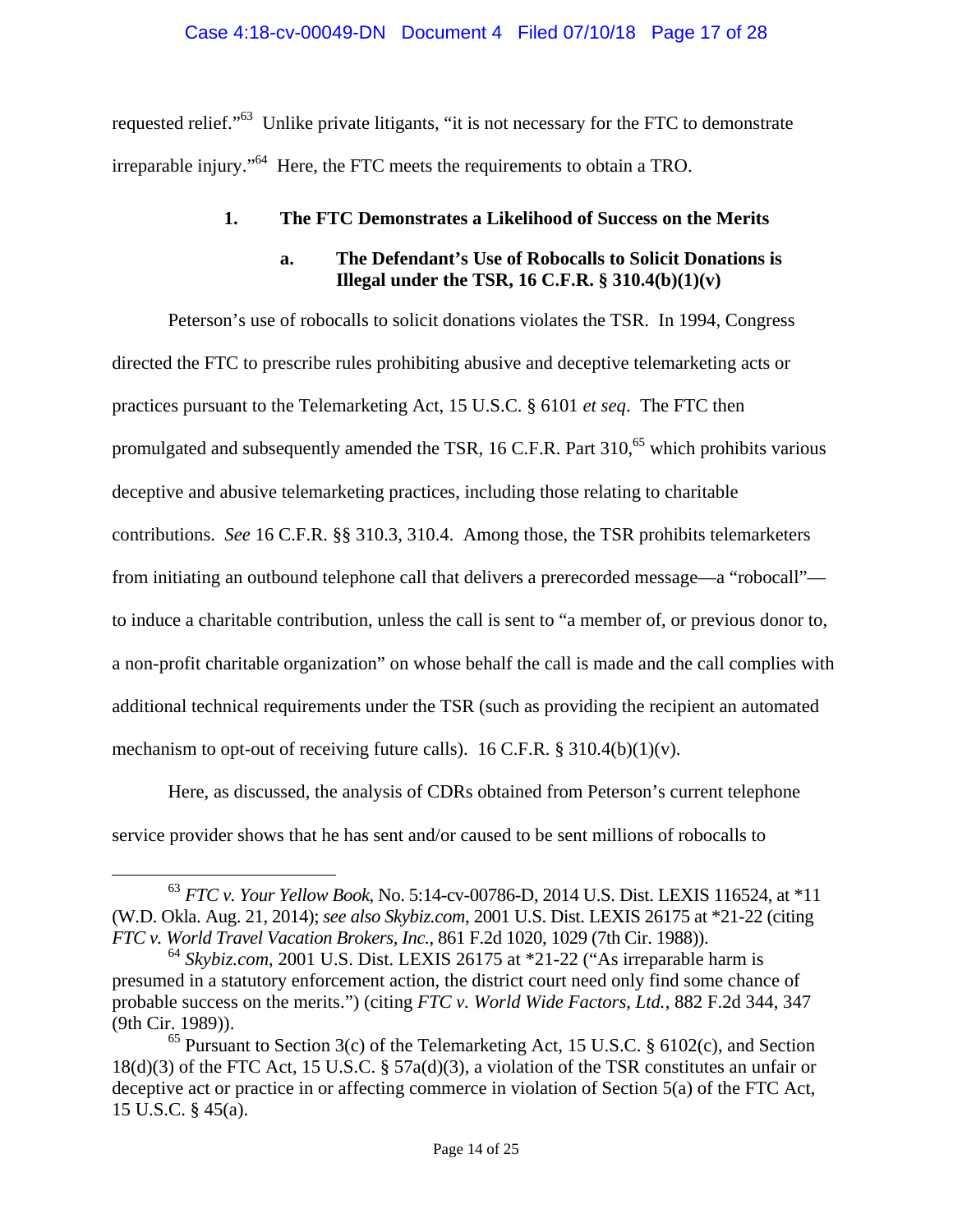#### Case 4:18-cv-00049-DN Document 4 Filed 07/10/18 Page 18 of 28

consumers across the country.<sup>66</sup> In turn, sworn declarations and numerous complaints show that Peterson sent the robocalls to consumers who had never donated to or had any previous dealings with Veterans of America or any of his fake charities. Therefore, Peterson's use of the robocalls is an abusive telemarketing act or practice in violation of the TSR.

## **b. The Defendant's Deceptive Representations to Solicit Donations Are Illegal under Section 5(a) of the FTC Act, 15 U.S.C. § 45(a), and the TSR, 16 C.F.R. § 310.3(d)(1) and (d)(2)**

Not only is the use of the robocalls illegal, but the robocall message also makes deceptive representations that violate the FTC Act and the TSR. Section 5 of the FTC Act prohibits unfair or deceptive acts or practices in or affecting commerce. "An act or practice is 'deceptive' if it involves a material representation or omission that is likely to mislead consumers, acting reasonably under the circumstances, to their detriment."<sup>67</sup> A representation is material if it involves information that is important to consumers and is "likely to affect a consumer's choice of or conduct regarding [the subject of the representation]."68 Express and deliberate claims are presumed to be material.<sup>69</sup> In showing whether a representation is likely to mislead, the FTC does not need to show that a defendant had the intent to deceive; "[i]nstead, the 'cardinal factor' in determining whether an act or practice is deceptive under  $\S$  5 is the likely effect the promoter's handiwork will have on the mind of the ordinary consumer."<sup>70</sup> Further, "[w]hile

<sup>&</sup>lt;sup>66</sup> Peterson has initiated and received phone calls to or from consumers (or donors) in connection with his fake veterans' charity scheme. Therefore, he is a "telemarketer" engaged in "telemarketing" as defined by the TSR, 16 C.F.R. §§ 310.2 (ff) and (gg).

<sup>67</sup>*FTC v. LoanPointe, LLC,* No. 2:10-CV-225DAK, 2011 U.S. Dist. LEXIS 104982, \*9- 10 (D. Utah Sep. 16, 2011), *aff'd on other grounds*, 525 F. App'x 696 (10th Cir. 2013) (citation omitted).

<sup>68</sup>*LoanPointe*, 2011 U.S. Dist. LEXIS 104982 at \*13 (citation omitted); *see also FTC v. Cyberspace.com, LLC*, 453 F.3d 1196, 1201 (9th Cir. 2006) ("A misleading impression created by a solicitation is material if it involves information that is important to consumers and, hence, likely to affect their choice of, or conduct regarding, a product.") (internal quotation omitted).

<sup>69</sup>*LoanPointe*, 2011 U.S. Dist. LEXIS 104982 at \*10 (citation omitted).

<sup>70</sup>*Freecom*, 401 F.3d at 1202.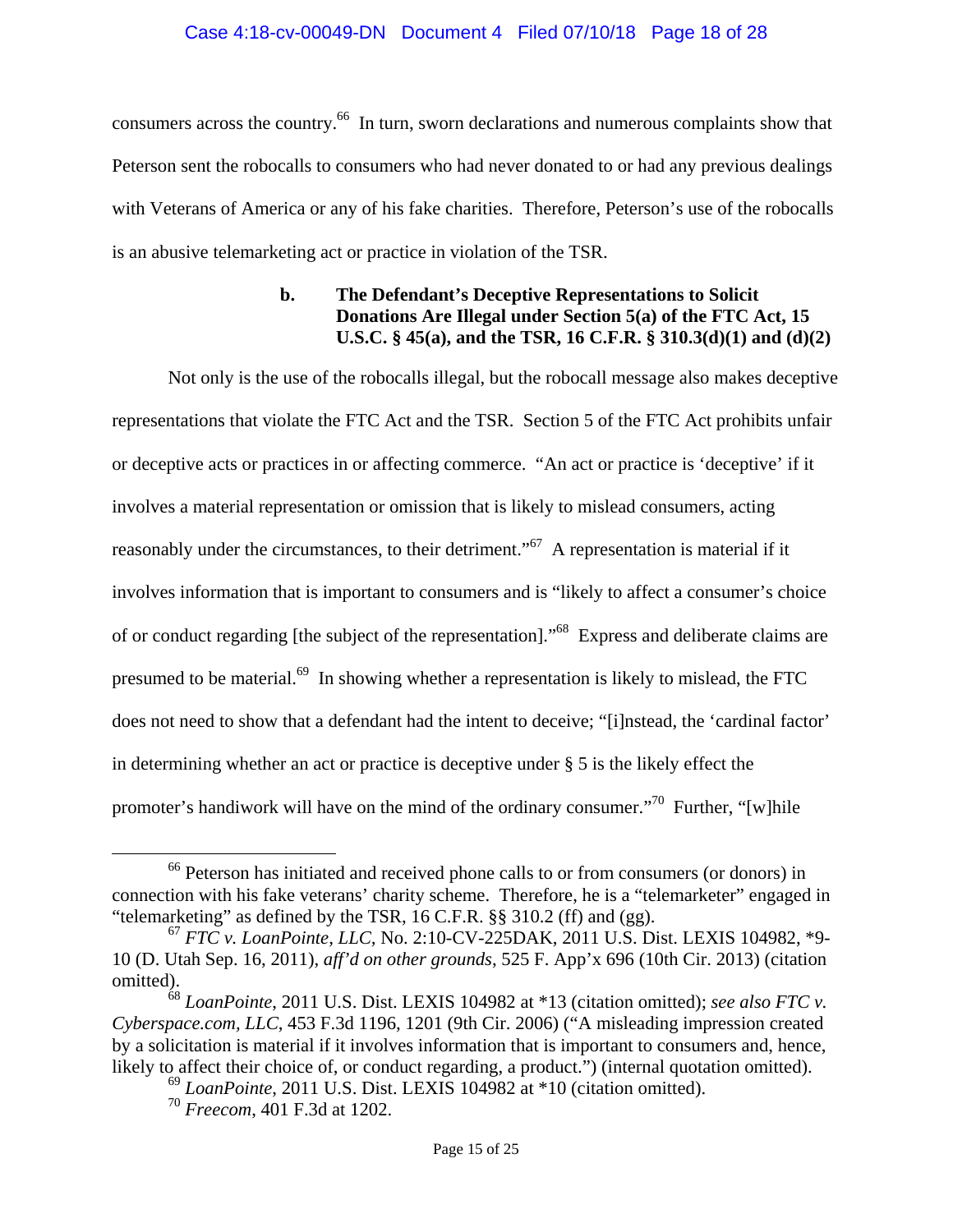#### Case 4:18-cv-00049-DN Document 4 Filed 07/10/18 Page 19 of 28

proof of actual deception is unnecessary to establish a violation of Section 5, such proof is highly probative to show that a practice is likely to mislead consumers acting reasonably under the circumstances."71

Further, the TSR prohibits telemarketers from misrepresenting the nature, purpose, or mission of any entity on behalf of which a charitable contribution is being requested, 16 C.F.R. § 310.3(d)(1), and that any charitable contribution is tax deductible in whole or in part, 16 C.F.R.  $§$  310.3(d)(2).

Here, the robocalls Peterson used to solicit donations make two separate but related representations: first, that the entity identified in the robocalls—*i.e.*, Medal of Honor, Act of Valor, Donate Your Car, Saving Our Soldiers, Vehicles for Veterans, or now Veterans of America—is a charity; second, that donations to the identified entity are tax deductible.

These representations are material. They are express and deliberate claims that the entity identified in the robocall is a "charity" and the donations to it are "tax deductible," "itemized tax deductible," and "completely tax deductible." These are important pieces of information intended to convince consumers to donate their cars, boats, and other valuable property to Peterson's "charity."

exempt status, which, in turn, makes donations to it tax deductible under the IRC.<sup>72</sup> These representations are likely to mislead consumers acting reasonably under the circumstances. Taken together, these representations create the impression that the entity identified in the robocall has been recognized by the IRS as a charitable organization with tax Organizations described in Section  $501(c)(3)$  of the IRC are commonly referred to by the IRS

<sup>71</sup>*FTC v. E.M.A. Nationwide, Inc.*, 767 F.3d 611, 633 (6th Cir. 2014) (citation omitted).

<sup>72</sup>*See, e.g.,* PX33, ¶ 8 ("I asked her for a receipt of my donation so that I could use it to get a tax deduction."); ¶ 14 ("I asked Travis 'Can you send me a receipt for my tax purposes?'").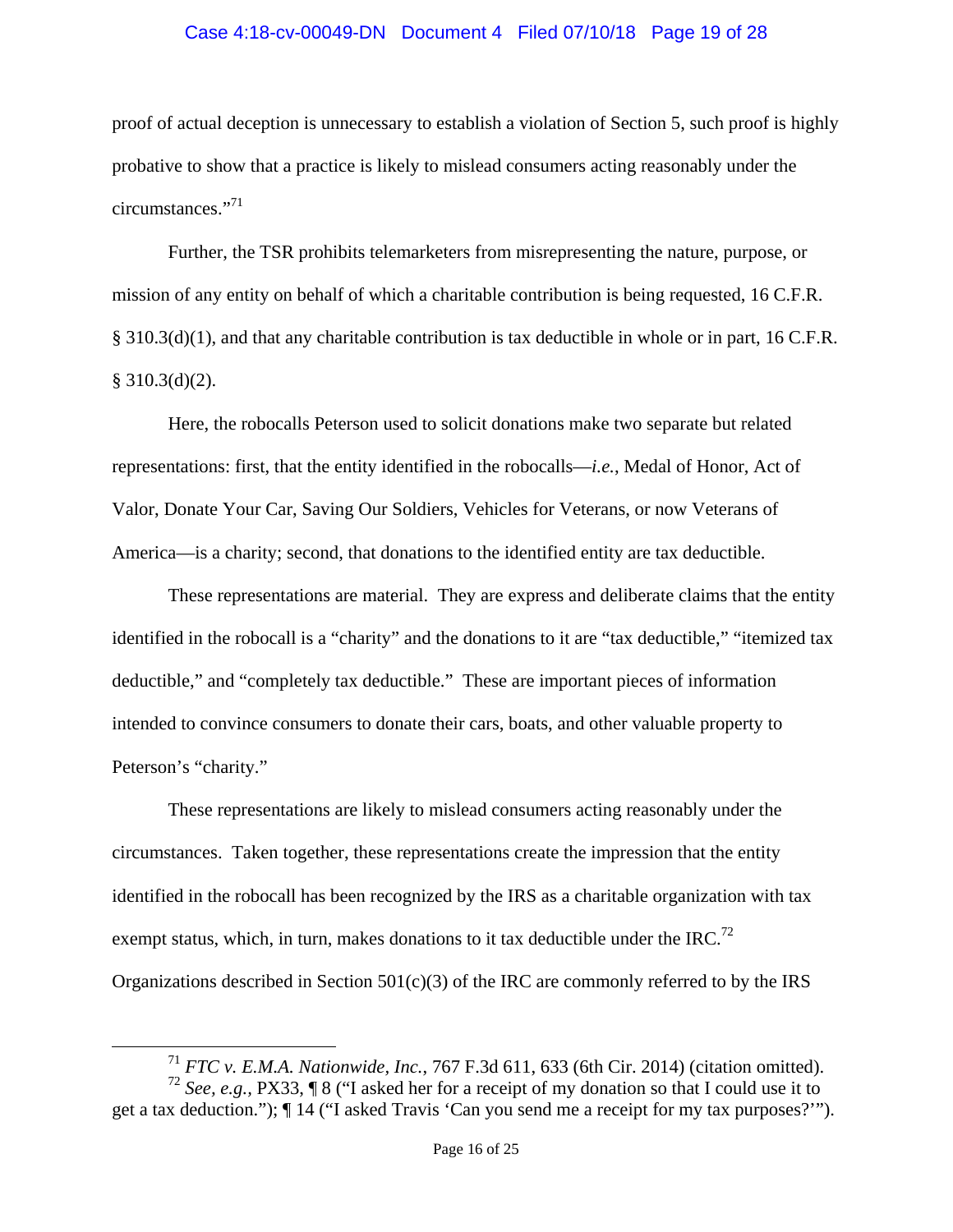$501(c)(3)$ ,<sup>74</sup> and none of its net earnings may inure to any private shareholder or individual.<sup>75</sup> as "charitable organizations."<sup>73</sup> To obtain  $501(c)(3)$  tax exempt status, an entity must be organized and operated exclusively for one of the exempt purposes set forth in Section In turn, donations to charitable organizations with  $501(c)(3)$  tax exempt status are tax deductible under Section 170 of the IRC.<sup>76</sup> Sworn declarations and business records show that numerous consumers were actually misled by these representations (in some instances, more than once)<sup>77</sup>— "such proof is highly probative to show that [the representations are] likely to mislead consumers acting reasonably under the circumstances."<sup>78</sup>

 <sup>74</sup>*See* https://www.irs.gov/charities-non-profits/charitable-organizations/exemptorganizations/exemption-requirements-section-501c3-organizations (last visited June 20, 2018).

….

….

 $\overline{a}$ 

The following organizations are referred to in subsection (a):

<sup>76</sup> Section 170(a), 26 U.S.C. § 170(a)(1) states, in part:

(a)Allowance of deduction

(1) General rule

There shall be allowed as a deduction any charitable contribution (as defined in subsection (c)) payment of which is made within the taxable year….

<sup>77</sup>*See* PX1, ¶¶ 38; PX32, ¶¶ 8-9; PX33, ¶¶ 5, 8, 16.

<sup>78</sup>*E.M.A. Nationwide*, 767 F.3d at 633.

<sup>73</sup>*See generally* https://www.irs.gov/charities-non-profits/charitable-

purposes-internal-revenue-code-section-501c3 (last visited June 20, 2018) ("The exempt purposes set forth in section 501(c)(3) are charitable…. The term *charitable* is used in its generally accepted legal sense and includes relief of the poor, the distressed, or the underprivileged….") (emphasis in original).

<sup>&</sup>lt;sup>75</sup> Section 501(a) and (c)(3) of the IRC, 26 U.S.C. § 501(a) and (c)(3), state, in part: (a)Exemption from taxation

An organization described in subsection (c) or (d) or section 401(a) shall be exempt from taxation under this subtitle unless such exemption is denied under section 502 or 503.

<sup>(</sup>c)List of exempt organizations

<sup>(3)</sup> Corporations, and any community chest, fund, or foundation, organized and operated exclusively for religious, charitable, scientific, testing for public safety, literary, or educational purposes…, no part of the net earnings of which inures to the benefit of any private shareholder or individual, no substantial part of the activities of which is carrying on propaganda, or otherwise attempting, to influence legislation (except as otherwise provided in subsection (h)), and which does not participate in, or intervene in (including the publishing or distributing of statements), any political campaign on behalf of (or in opposition to) any candidate for public office.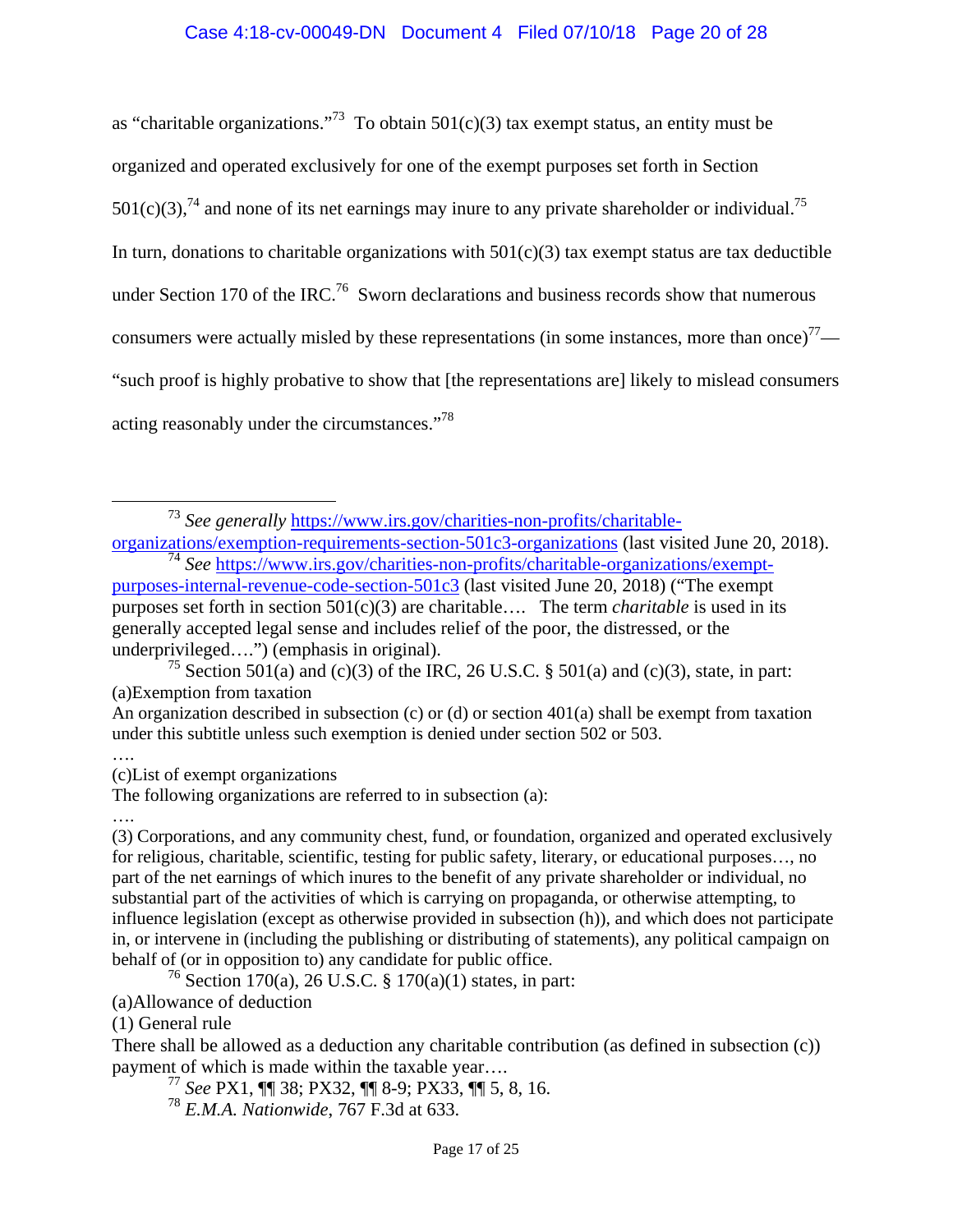## Case 4:18-cv-00049-DN Document 4 Filed 07/10/18 Page 21 of 28

These representations are false. As discussed above, none of the purported charities identified in Peterson's robocalls, including Veterans of America, has been recognized as a charitable organization with  $501(c)(3)$  tax exempt status pursuant to the IRC. Thus, without the requisite 501(c)(3) tax exempt status, donations to any of Peterson's fake charities are not tax deductible under the IRC. Therefore, the representations are deceptive, in violation of the FTC Act and the TSR.

Accordingly, the FTC is likely to succeed on the merits of Counts I through III in the Complaint.

#### **2. The Equities Weigh in Favor of Granting the FTC's Requested Relief**

Not only has the FTC demonstrated a likelihood of success on the merits, but the balance of the equities also weighs in favor of granting the requested relief. "When a district court balances the hardships of the public interest against a private interest, the public interest should receive greater weight."<sup>79</sup> No individual has a legitimate interest in continuing to operate an unlawful scheme; thus, "there is no oppressive hardship to defendants in requiring them to comply with the FTC Act, refrain from fraudulent representation, or preserve their assets from dissipation or concealment.<sup>80</sup> Where the danger of asset dissipation exists, "the public interest" in preserving the illicit proceeds of the  $\lceil \cdot \rceil$  scheme... is great.<sup>81</sup> Indeed, "a court of equity [has] no duty...to protect illegitimate profits or advance business which is conducted by [unlawful] business methods."<sup>82</sup>

Here, Peterson is running an unlawful scheme guised as an honorable way to help

<sup>79</sup>*Skybiz.com*, 2001 U.S. Dist. LEXIS 26175 at \*23 (citing *FTC v. Affordable Media, Inc.*, 179 F.3d 1228, 1236 (9th Cir. 1999)). "Balancing the equities tips in favor of the public interest in issuing such relief to federal agencies like the FTC." *Id*. at \*22. (citing *World Wide Factors, Ltd.*, 882 F.2d at 347).

<sup>80</sup>*World Wide Factors*, 882 F.2d at 347.

<sup>81</sup>*Affordable Media*, 179 F.3d at 1236.

<sup>82</sup>*FTC v. Thomsen-King & Co*., 109 F.2d 516, 519 (7th Cir. 1940)).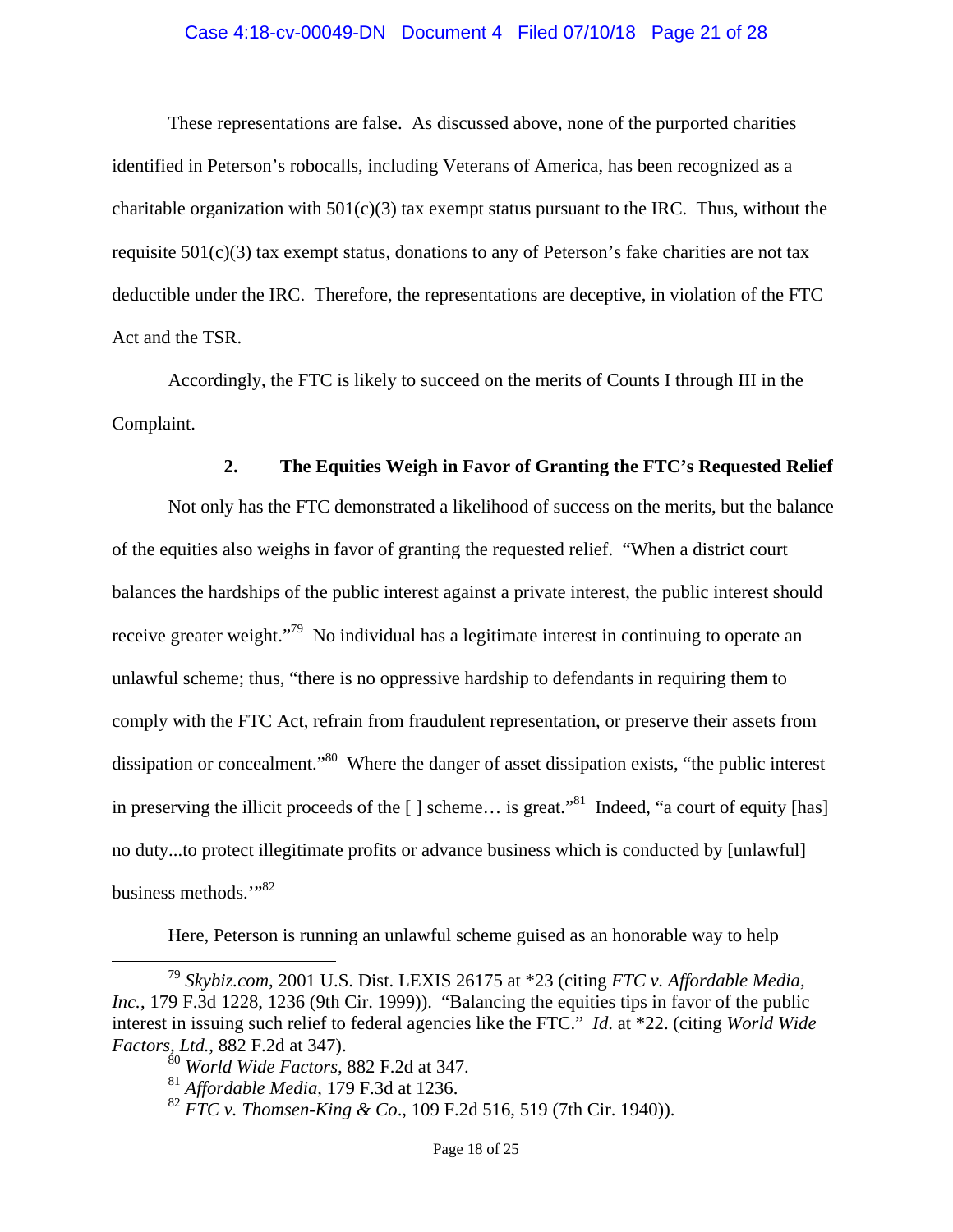#### Case 4:18-cv-00049-DN Document 4 Filed 07/10/18 Page 22 of 28

American veterans. Not only is the scheme harming consumers but it is also disadvantaging legitimate veterans' charities vying for donations. Further, the evidence shows that Peterson is dissipating the proceeds of the scheme to pay for the means used to run it and to fund his personal expenses. As detailed above, bank records show that Peterson has used proceeds of the donations for his personal benefit, including to pay for vacations, restaurants, movies, online dating or matchmaking services, groceries, gasoline and cellphone payments, as well as for an ATV and a certificate of deposit in Peterson's name both worth tens of thousands of dollars. The public interest in stopping the scheme and the dissipation of assets is great. And there can be no legitimate interest in allowing Peterson to continue this conduct. Accordingly, the equities weigh decidedly in favor of the FTC's requested relief.

#### **3. The Defendant is Personally Liable for Injunctive and Monetary Relief**

creates "a substantial inference" that the individual had the requisite authority to control.  $84$ To obtain injunctive relief against an individual for a business entity's unlawful activities, the FTC must show that the individual participated directly in the unlawful activities or had the authority to control them. $83$  An individual's controlling ownership of a closely held entity Further, "a corporate officer is presumed to be in control of a small, closely held corporation and assuming the duties of a corporate officer is probative of an individual's participation or authority."85

1

<sup>83</sup>*Freecom*, 401 F.3d at 1202-03; *LoanPointe*, 2011 U.S. Dist. LEXIS 104982 at \*25-26. <sup>84</sup>*Freecom*, 401 F.3d at 1205.

<sup>85</sup>*LoanPointe*, 2011 U.S. Dist. LEXIS 104982 at \*26 (citations omitted); *see also FTC v. Am. Standard Credit Sys., Inc.,* 874 F. Supp. 1080, 1089 (C.D. Cal. 1994) ("Authority to control the company can be evidenced by active involvement in business affairs and the making of corporate policy"); *FTC v. Neovi, Inc.,* 598 F. Supp. 2d 1104, 1117 (S.D. Cal. 2008) (opining that the "authority to sign documents on behalf of the corporate defendant" can prove authority to control).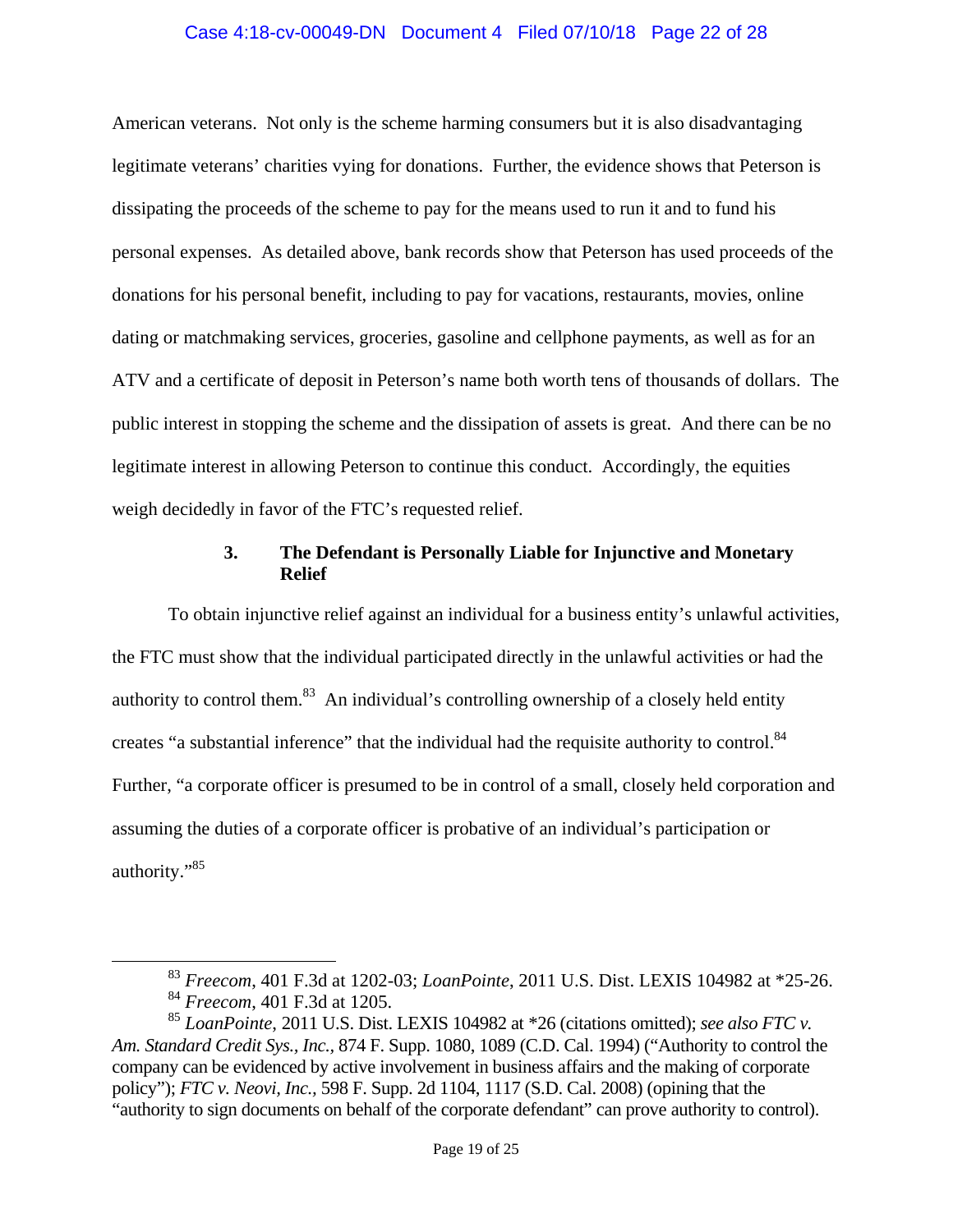#### Case 4:18-cv-00049-DN Document 4 Filed 07/10/18 Page 23 of 28

To obtain monetary relief against such an individual, the FTC must additionally show that the individual knew or should have known of the deceptive practices.<sup>86</sup> The knowledge element does not require proof of the individual's subjective intent to defraud consumers; the individual need only have actual knowledge of material misrepresentations, reckless indifference to the truth or falsity of such representations, or an awareness of a high probability of fraud coupled with the intentional avoidance of the truth.<sup>87</sup> "Participation in corporate affairs is probative of knowledge."88 Further, the FTC must present "evidence tending to show consumers actually relied on the entity's deceptive acts or practices to their detriment"<sup>89</sup> However, the FTC is not required to show any particular consumer actually relied on or was injured by the deceptive practices.<sup>90</sup> "Instead, a presumption of actual reliance arises once the FTC has proved that the defendant made material misrepresentations, that they were widely disseminated, and that consumers [were] induced to [take] action...."<sup>91</sup>

Here, Peterson is liable for injunctive and monetary relief arising from the scheme's use of unlawful robocalls and the deceptive claims in them. As discussed in Section II above, the evidence shows that Peterson was personally involved in blasting out the robocalls and in at least some calls with consumers. Importantly, he is the sole owner and main operator of the unregistered fictitious business names used in the robocalls, and he is the sole member, officer, and authorized signatory of the corporate entities that conducted the business associated with the robocalls. Thus, he has the authority to control them and their actions. Moreover, evidence of

<sup>86</sup>*Freecom*, 401 F.3d at 1202-03; *LoanPointe*, 2011 U.S. Dist. LEXIS 104982 at \*26-27.

<sup>87</sup>*Freecom*, 401 F.3d at 1207; *LoanPointe*, 2011 U.S. Dist. LEXIS 104982 at \*26-27.

<sup>88</sup>*LoanPointe*, 2011 U.S. Dist. LEXIS 104982 at \*27.

<sup>89</sup>*Freecom*, 401 F.3d at 1202-03.

<sup>90</sup>*Id.* at 1205-06.

<sup>91</sup>*LoanPointe*, 2011 U.S. Dist. LEXIS 104982 at \*10 (internal quotation and citation omitted); *see also Freecom*, 401 F.3d at 1206.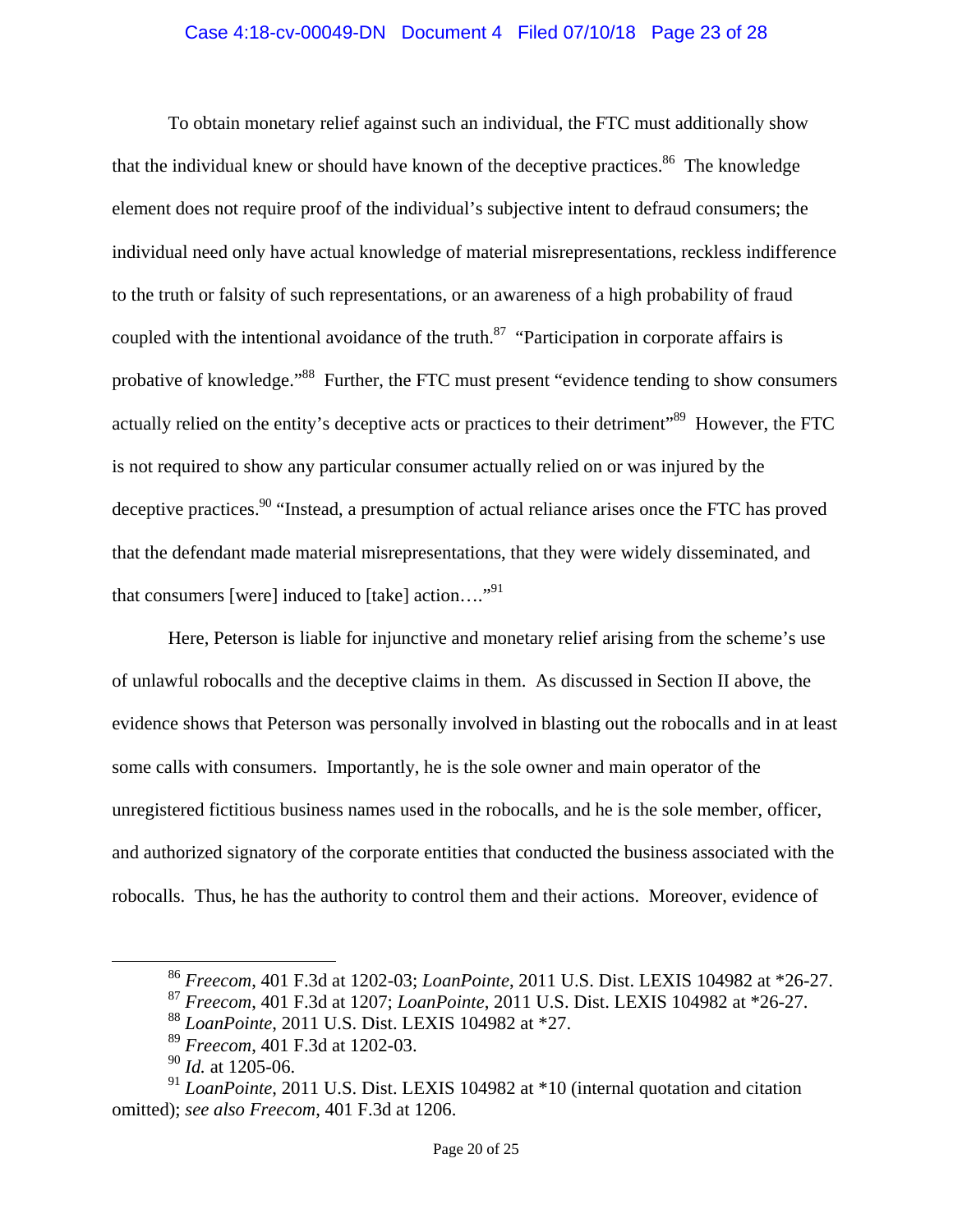#### Case 4:18-cv-00049-DN Document 4 Filed 07/10/18 Page 24 of 28

Peterson's extensive and exclusive handling of corporate affairs—including, for example, retaining, paying for, and managing the telephone services and auto-dialers, vehicle auction accounts, advertising, and websites—is probative of his knowledge of the unlawful activities. Finally, as evidenced by the numerous donations to Peterson's "charity," consumers actually relied on the representations in the robocalls that Peterson blasted across the country.

#### **C. The Proposed Temporary Restraining Order is Appropriate and Necessary**

The evidence demonstrates that the FTC is likely to succeed in proving Peterson's law violations, and the balancing of the equities tips in favor of granting the FTC's requested relief. Therefore, preliminary injunctive relief ordered by the Court is warranted. A proposed Temporary Restraining Order ("Proposed TRO") is attached. The Proposed TRO would accomplish, among other things, the following: (1) enjoin Peterson from making material misrepresentations and sending robocalls to solicit donations; (2) suspend the services or accounts Peterson uses to operate the scheme, and (3) freeze Peterson's assets and require a financial disclosure. As explained below, the ancillary relief requested through the Proposed TRO is necessary to protect consumers and to preserve the Court's ability to grant complete and permanent relief in this case.

## **1. It is Necessary to Enjoin the Defendant from Continuing to Operate The Scheme and to Suspend the Means He Uses to Operate It**

Sworn consumer declarations, consumer complaints, and business and bank records show that Peterson is currently operating the scheme. To stop Peterson's ongoing law violations and prevent further consumer harm, the Proposed TRO includes provisions that would enjoin Peterson from making the kinds of misrepresentations and inducements that gave rise to this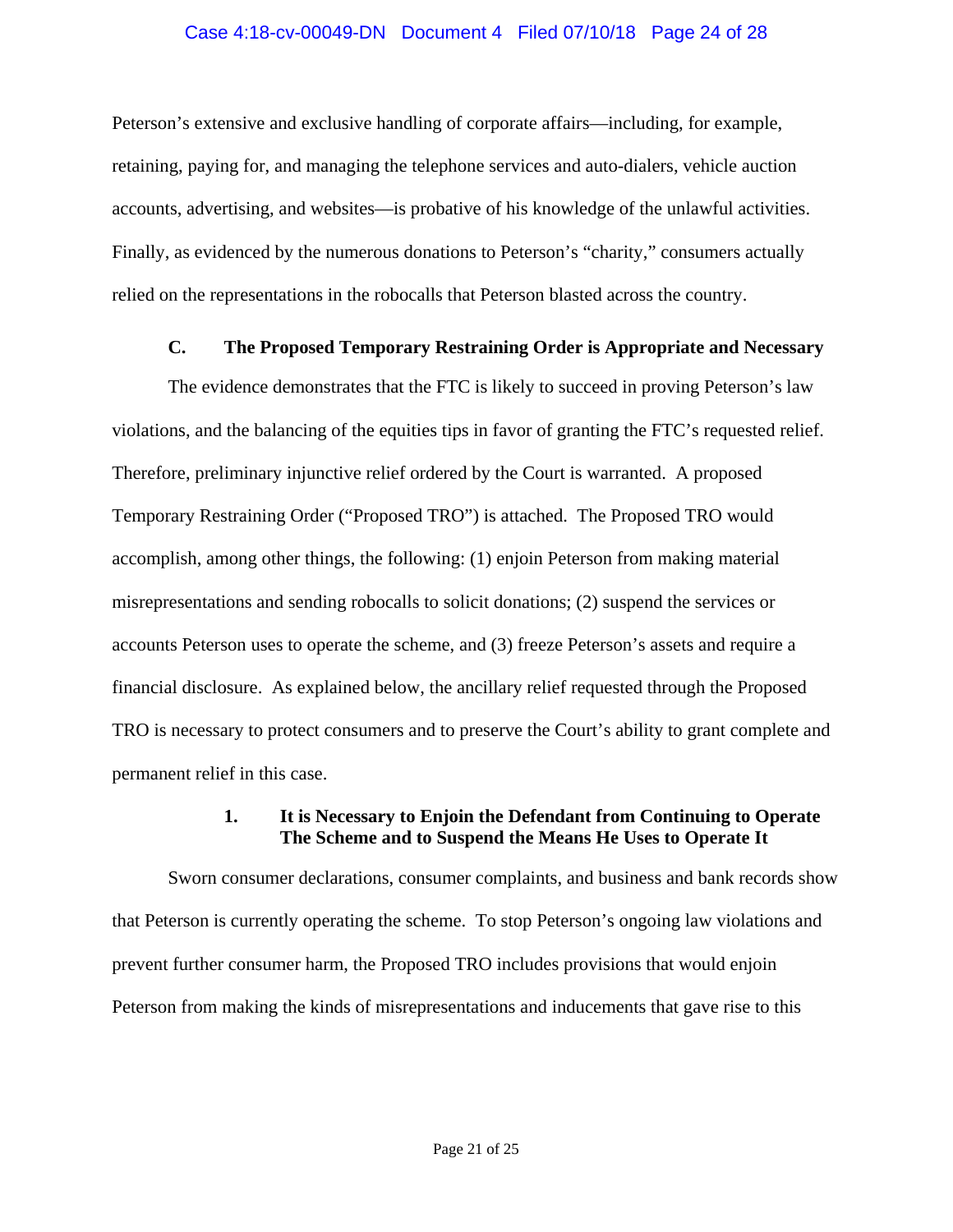#### Case 4:18-cv-00049-DN Document 4 Filed 07/10/18 Page 25 of 28

action.<sup>92</sup> Further, to curtail Peterson's ability to continue running the scheme, the Proposed TRO also includes provisions that would suspend services or accounts used for that purpose, including any websites, advertising, auction, telephones and auto-dialers.<sup>93</sup> Such TRO provisions have been ordered in appropriate FTC cases.<sup>94</sup>

### **2. It is Necessary to Freeze the Defendant's Assets and To Require Him to Provide Financial Disclosures**

Bank records show that Peterson has received at least \$454,000 in proceeds from the scheme; these records also show that he has used substantial amounts of the proceeds to fund the scheme and his personal lifestyle. The Proposed TRO includes provisions that would freeze Peterson's assets and require him to provide a financial disclosure.<sup>95</sup> "An asset freeze may be imposed where the *possibility* of dissipation of assets exists."96 Here, given evidence of actual dissipation of assets, an asset freeze is needed to preserve the Court's ability to provide restitution to victims. Further, an asset freeze would help ensure that Peterson ultimately does not reap any gains from his unlawful activities; should the FTC prevail in this case, the Court could require him to disgorge the equivalent of all of his ill-gotten gains. "[The] primary purpose [of disgorgement] is to deter violations of the laws by depriving violators of their

 $92$  Proposed TRO, Section I. Also, Section II would prohibit Peterson from using or otherwise benefitting from customer information he has obtained through the scheme.

<sup>&</sup>lt;sup>93</sup> Proposed TRO, Sections III through VI.

<sup>94</sup>*See supra* note 61; *see also FTC v. Repair All PC, et al.*, No. 1:17-cv-00869-DAP (Doc. 9) (N.D. Ohio Apr. 24, 2017) (unpublished) (*ex parte* TRO with conduct prohibitions, suspension of websites and telephone services, asset freeze, and financial disclosure requirement); *FTC v. Click4Support, LLC*, No. 15-5777 (Doc. 7) (E.D. Pa. Oct. 27, 2015) (unpublished) (*ex parte* TRO with the same provisions).

 $95$  Proposed TRO, Sections VII, IX. Related provisions include Section VIII, which requires third parties to preserve Peterson's assets; Sections X and XI, which require Peterson to repatriate any foreign assets; and Section XII, which allows the FTC to independently search for Peterson's assets and verify his financial disclosure.

<sup>96</sup>*FTC v. USA Bevs., Inc.*, No. 05-61682-CIV-LENARD/KLEIN, 2005 U.S. Dist. LEXIS 39075, at \*25-26 (S.D. Fla. Dec. 5, 2005) (emphasis in original).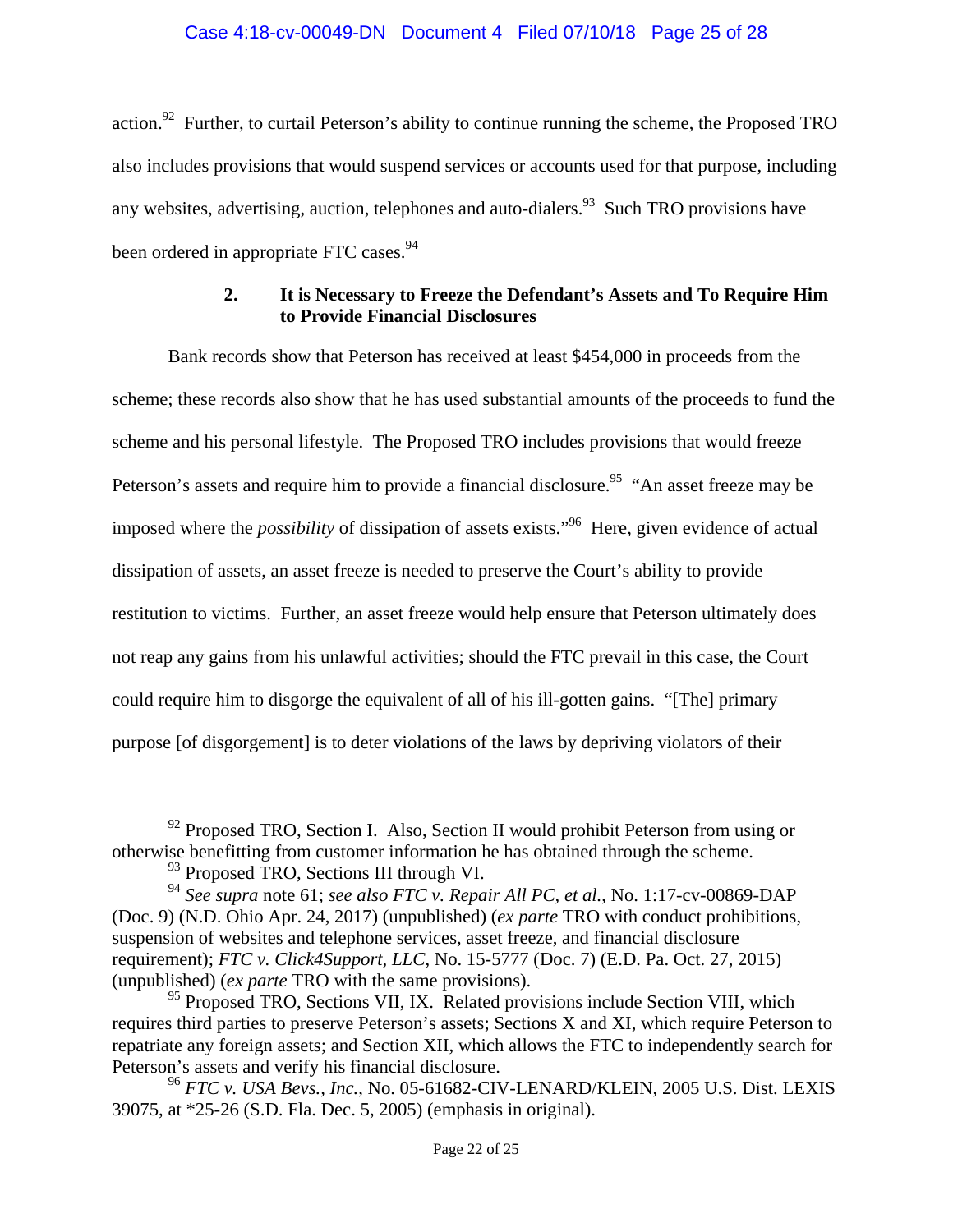ill-gotten gains";<sup>97</sup> it exists "to make violations unprofitable."<sup>98</sup> The possibility of disgorgement is particularly important here because, as the District of Utah has recognized, it "serves to equalize the marketplace"—"[a] defendant['s] violations should not allow [him] to profit more than other similar businesses who have complied with the law."99 Here, deterring operators of fake veterans' charities, such as Peterson, would level the playing field for legitimate charities to obtain the funds they need to serve our veterans. Such TRO provisions have been ordered in appropriate FTC cases.<sup>100</sup>

## **3. To Give the Court's Order Full Effect, It is Necessary to Issue the TRO without Advance Notice to the Defendant**

An *ex parte* TRO is necessary because, if provided with advance notice,<sup>101</sup> Peterson is

likely to dissipate and conceal his assets and destroy evidence.<sup>102</sup> Given the fraudulent nature of

his veterans' charity scheme as well as his history of dissipating the proceeds of donations

intended for veterans, there is a high likelihood of such adverse conduct by Peterson, thereby

defeating the purpose of a TRO.<sup>103</sup>

Indeed, if given notice, there is a high likelihood that Peterson would disregard the

Court's TRO or evade its restrictions. Public records show Peterson's history of disregard for

<sup>97</sup>*LoanPointe*, 525 F. App'x at 698-99.

<sup>&</sup>lt;sup>98</sup> LoanPointe, 2011 U.S. Dist. LEXIS 104982 at \*32.<br><sup>99</sup> Id

<sup>99</sup>*Id*. 100 *See supra* note 94.

<sup>&</sup>lt;sup>101</sup> Fed. R. Civ. P. 65(b) authorizes the Court to issue a temporary restraining order *ex parte* if "immediate and irreparable injury, loss, or damage will result" from advance notice to Peterson. To further prevent premature notice, the FTC has filed concurrently an *Ex Parte* Motion to Temporarily Seal Entire File and Docket. In support of the FTC's requests for an *ex parte* TRO and to temporarily seal this case, FTC counsel has filed concurrently a written Certification.

<sup>&</sup>lt;sup>102</sup> Proposed TRO, Section XIII requires Peterson to preserve records. Relatedly, Section VIII requires third parties to preserve records.

<sup>103</sup>*See, e.g., FTC v. Int'l Computer Concepts, Inc.,* No. 5:94CV1678, 1994 WL 730144, at \*16 (N.D. Ohio Oct. 24, 1994) ("Where, as in this case, business operations are permeated by fraud, there is a strong likelihood that assets may be dissipated during the pendency of the legal proceedings…. Without an immediate freeze of assets, it is unlikely that funds will be available to satisfy any final order….") (internal citation omitted).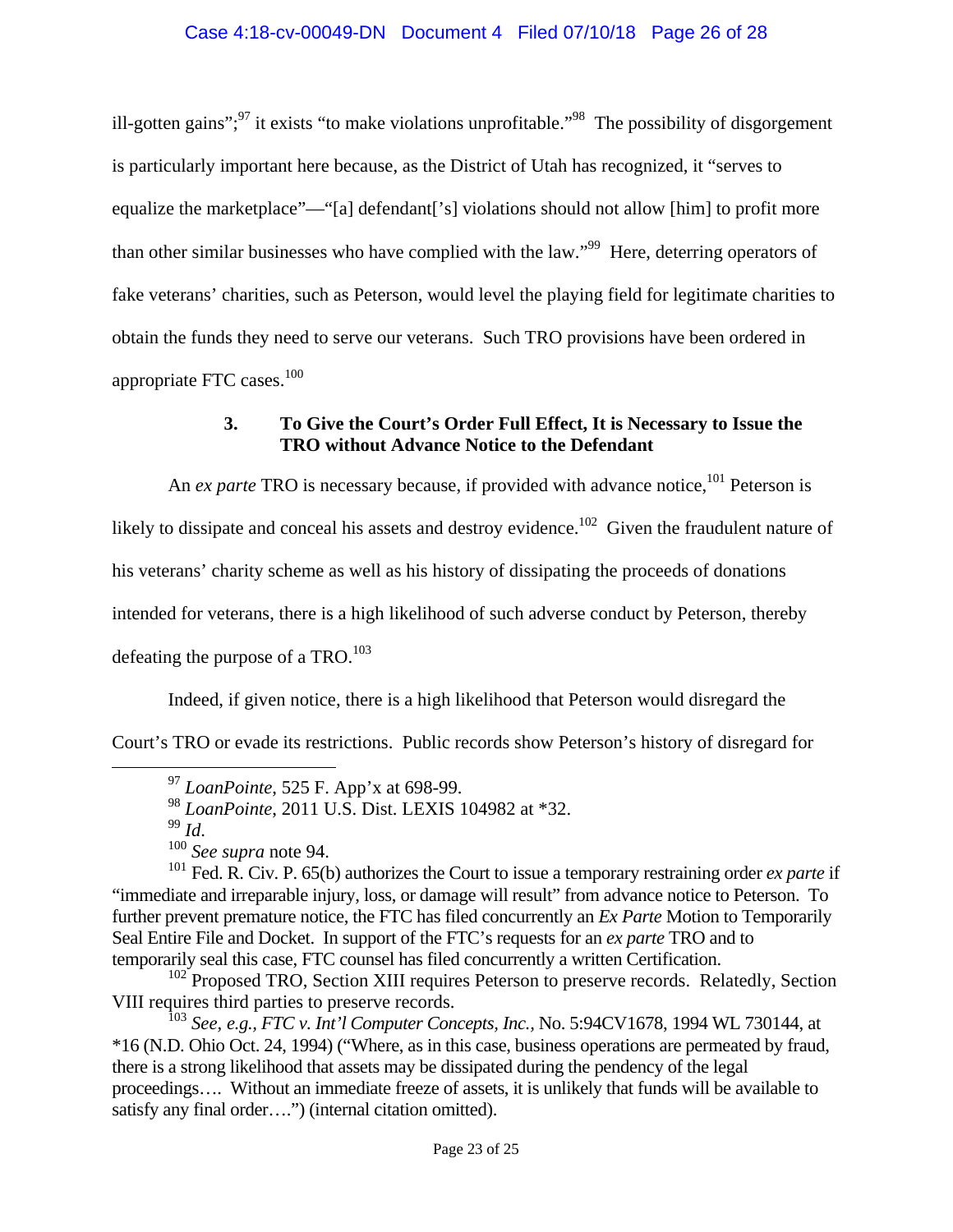#### Case 4:18-cv-00049-DN Document 4 Filed 07/10/18 Page 27 of 28

law enforcement and court orders. For example, in May 2012, Peterson was sued in Michigan state court related to a real estate investment fraud allegedly operated by Peterson and two of his companies. The court twice ordered Peterson to appear for testimony and examination; he apparently disregarded both orders, prompting the court to issue a bench warrant for his arrest.<sup>104</sup> Separately, on February 6, 2013, the Utah Division of Consumer Protection ("DCP") issued an Administrative Citation against Peterson related to his failure to register Medal of Honor as a charitable organization with DCP prior to soliciting donations in the State of Utah, in violation of state law. Peterson failed to contest the citation and, on May 3, 2013, DCP entered a Final Order by Default against him and assessed a \$500 fine.<sup>105</sup> To this day, Peterson has not paid the fine, prompting DCP to list him on Utah's "Buyer Beware List."106

Public records also show Peterson's apparent willingness to misrepresent or mislead including to a federal district judge— in order to avoid accountability for his business practices. In August 2015, Peterson, along with Vehicles for Veterans LLC, Donate Your Car, and Saving Our Soldiers, was sued in a private class action suit in the Northern District of Illinois related to his alleged use of unsolicited robocalls. In response to the amended complaint, Peterson attempted to disclaim any connection with the suit by submitting a letter to the court in which he claimed, among other things, that he did not own the phone numbers alleged to have been used to deliver the robocalls.<sup>107</sup> However, business records obtained by the FTC from the telephone service provider confirm that Peterson, in fact, owned, managed, and paid for those phone numbers.<sup>108</sup>

<u>.</u>

<sup>104</sup>*See* PX1, ¶ 19; PX11 (copy of the complaint).

<sup>&</sup>lt;sup>105</sup> See PX1,  $\stackrel{\bullet}{\parallel}$  17; PX10 (copy of Administrative Citation and Final Order by Default).

<sup>&</sup>lt;sup>106</sup> See PX1, ¶ 18; *see also* https://consumerprotection.utah.gov/scams/buyerbeware.html.<br><sup>107</sup> See PX1, ¶ 14; PX7 (copy of the complaint); PX8 (copy of Peterson's letter). The

court docket shows that the case resolved by default in favor of the plaintiff.

<sup>108</sup>*See* PX1, ¶¶ 15, 40.